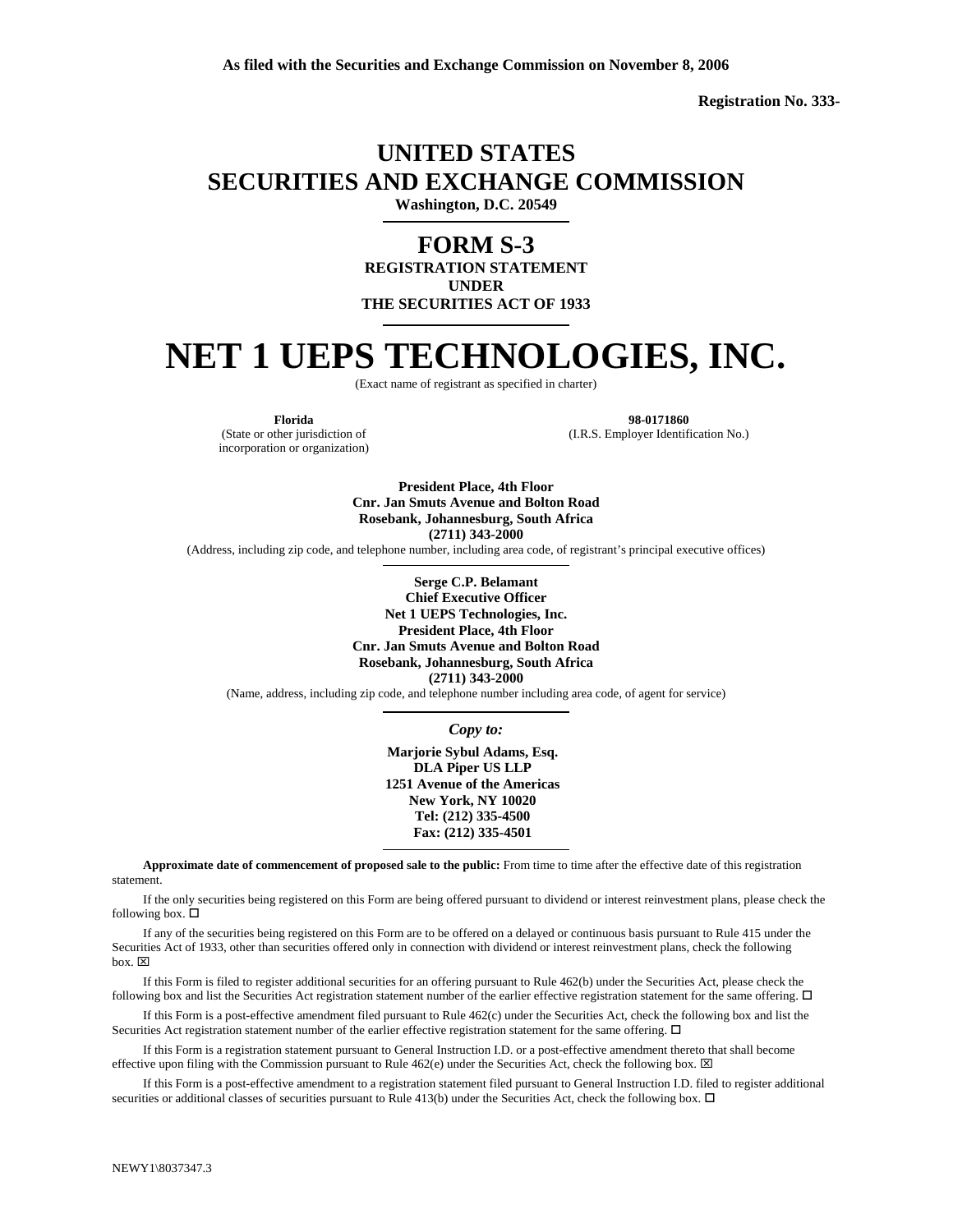#### **CALCULATION OF REGISTRATION FEE(1)**

| Title of each class of securities<br>to be registered | <b>Amount</b> to<br>be registered $(1)$ | <b>Proposed maximum</b><br>aggregate price per<br>share $(1)$ | <b>Proposed maximum</b><br>aggregate offering<br>price(1) | <b>Amount of</b><br>registration fee $(1)$ |
|-------------------------------------------------------|-----------------------------------------|---------------------------------------------------------------|-----------------------------------------------------------|--------------------------------------------|
| Common Stock, par value                               |                                         |                                                               |                                                           |                                            |
| \$.001 per share                                      |                                         |                                                               |                                                           |                                            |
| Preferred Stock, par value \$.001                     |                                         |                                                               |                                                           |                                            |
| per share                                             |                                         |                                                               |                                                           |                                            |
| <b>Debt Securities</b>                                |                                         |                                                               |                                                           |                                            |
| Warrants                                              |                                         |                                                               |                                                           |                                            |
| <b>Purchase Contracts</b>                             |                                         |                                                               |                                                           |                                            |
| Units                                                 |                                         |                                                               |                                                           |                                            |

(1)An indeterminate amount of securities to be offered at indeterminate prices is being registered pursuant to this registration statement. The registrant is deferring payment of the registration fee pursuant to Rule 456(b) and is omitting this information in reliance on Rule 456(b) and Rule 457(r).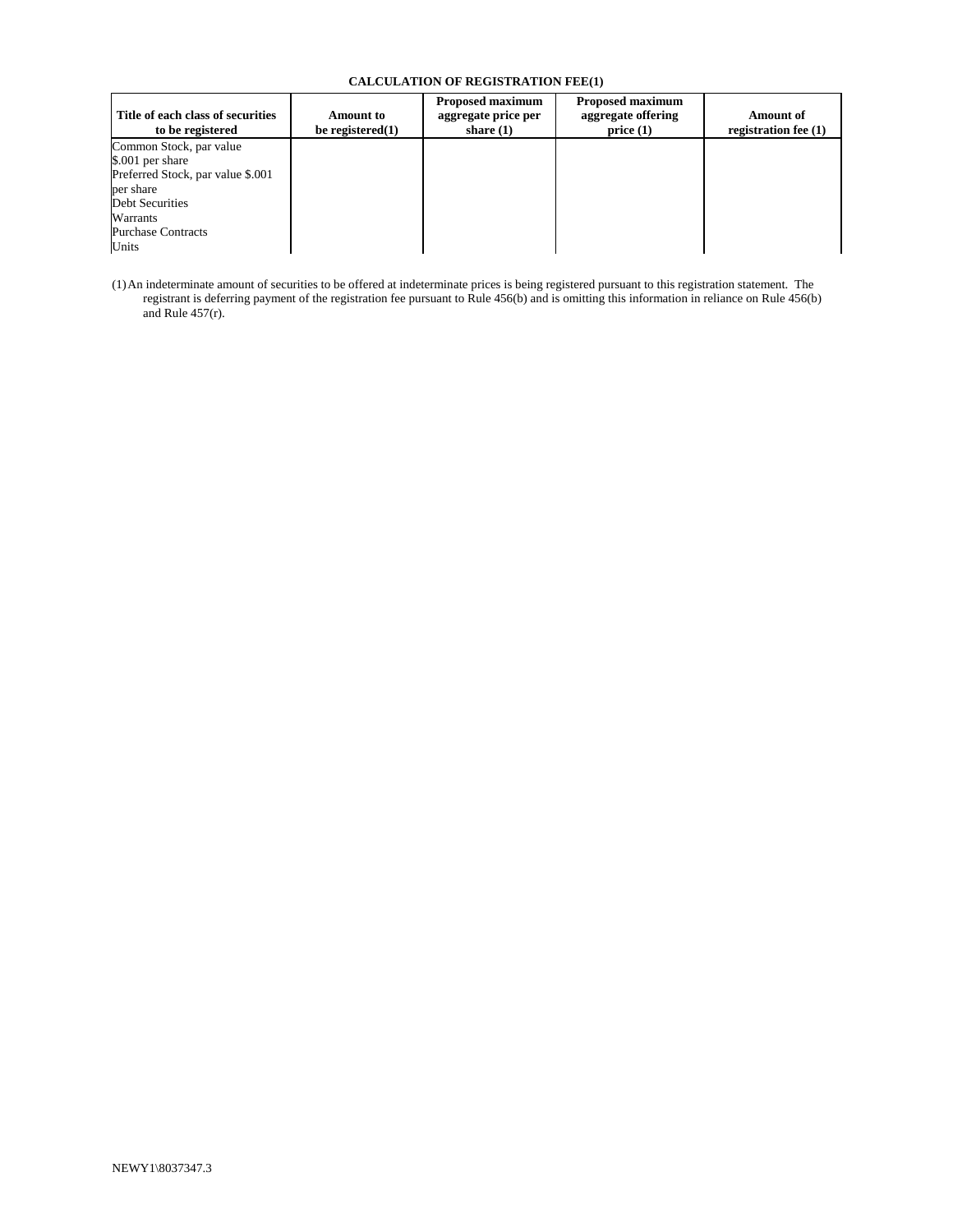

# *Common Stock, Preferred Stock, Debt Securities, Warrants, Purchase Contracts and Units*

We may offer from time to time offer and sell any combination of common stock, preferred stock, debt securities, warrants, purchase contracts or units described in this prospectus in one or more offerings. This prospectus provides a general description of the securities we may offer and sell. Each time we offer and sell securities we will provide specific terms of the securities offered in a supplement to this prospectus. The prospectus supplement may also add, update or change information contained in this prospectus. In addition, certain selling securityholders to be identified in a prospectus supplement may offer and sell these securities from time to time, in amounts, at prices and on terms that will be determined at the time the securities are offered. We urge you to read this prospectus and the applicable prospectus supplement carefully before you invest in any securities.

Our common stock is currently listed on the Nasdaq Global Select Market under the symbol "UEPS." On November 7, 2006, the last reported sale price of our common stock was \$23.74 per share.

You should rely only on the information contained or incorporated by reference in this prospectus. We have not authorized any other person to provide you with different information.

## **Investing in these securities involves risks set forth in the "Risk Factors" section beginning on page 32 of our Annual Report on Form 10-K that is incorporated by reference into this prospectus.**

Neither the Securities and Exchange Commission nor any state securities commission has approved or disapproved of these securities or determined if this prospectus is truthful and complete. Any representation to the contrary is a criminal offense.

This prospectus may not be used to consummate a sale of securities unless accompanied by a prospectus supplement.

This prospectus is dated November 8, 2006.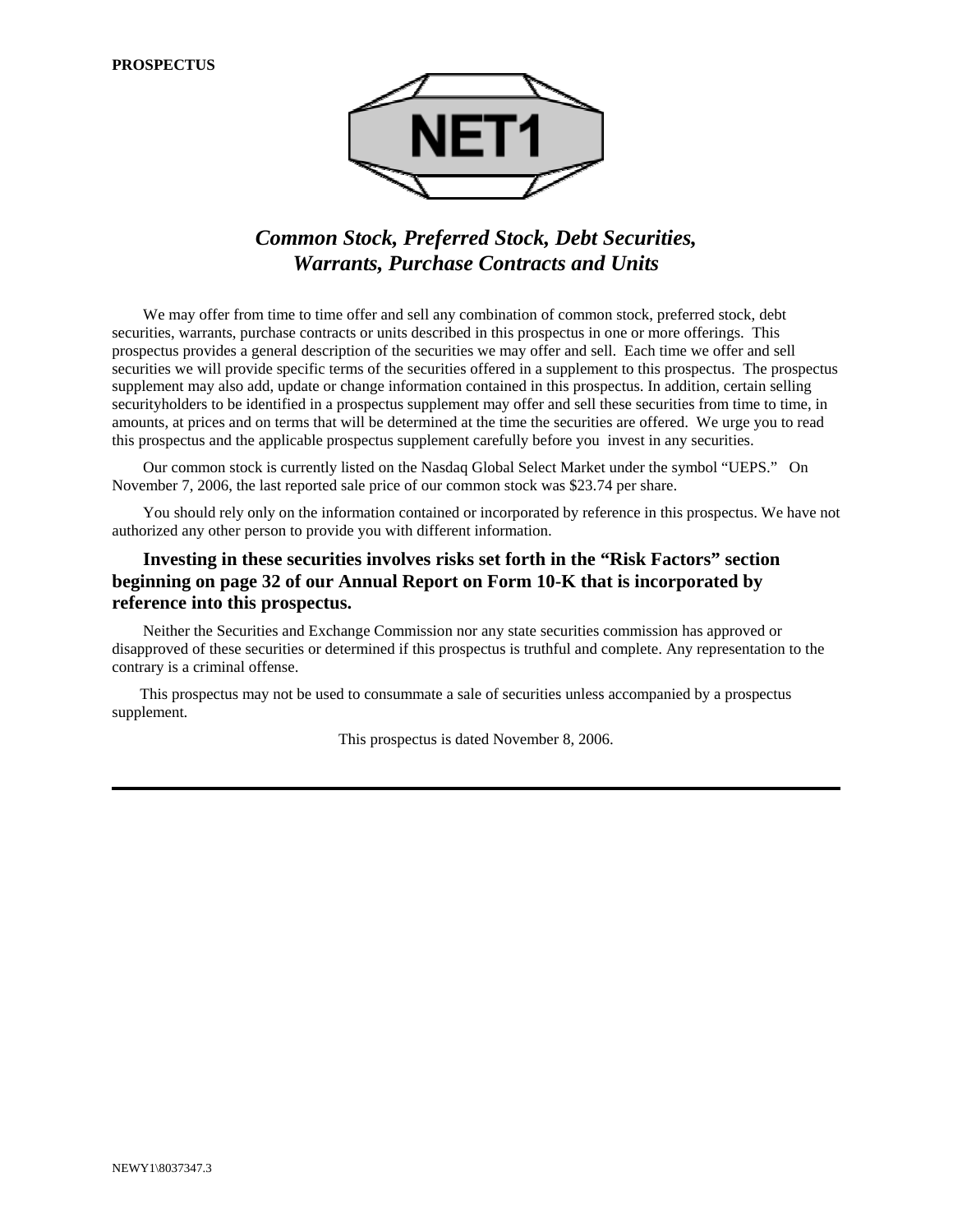**We have not authorized any dealer, salesman or other person to give any information or to make any representation other than those contained or incorporated by reference in this prospectus and the accompanying supplement to this prospectus. You must not rely upon any information or representation not contained or incorporated by reference in this prospectus or the accompanying prospectus supplement. This prospectus and the accompanying supplement to this prospectus do not constitute an offer to sell or the solicitation of an offer to buy any securities other than the registered securities to which they relate, nor do this prospectus and the accompanying supplement to this prospectus constitute an offer to sell or the solicitation of an offer to buy securities in any jurisdiction to any person to whom it is unlawful to make such offer or solicitation in such jurisdiction. "Net1," "Company," "we," "us" and "our" refer to Net 1 UEPS Technologies, Inc. and its consolidated subsidiaries** 

#### **TABLE OF CONTENTS**

**Page**

About This Prospectus Where You Can Find More Information Information Regarding Forward-Looking Statements Risk Factors Net 1 UEPS Technologies, Inc. Use of Proceeds Ratio of Earnings to Fixed Charges Description of Securities Description of Capital Stock Description of Debt Securities Description of Warrants Description of Purchase Contracts Description of Units Forms of Securities Plan of Distribution Experts **Experts** Legal Matters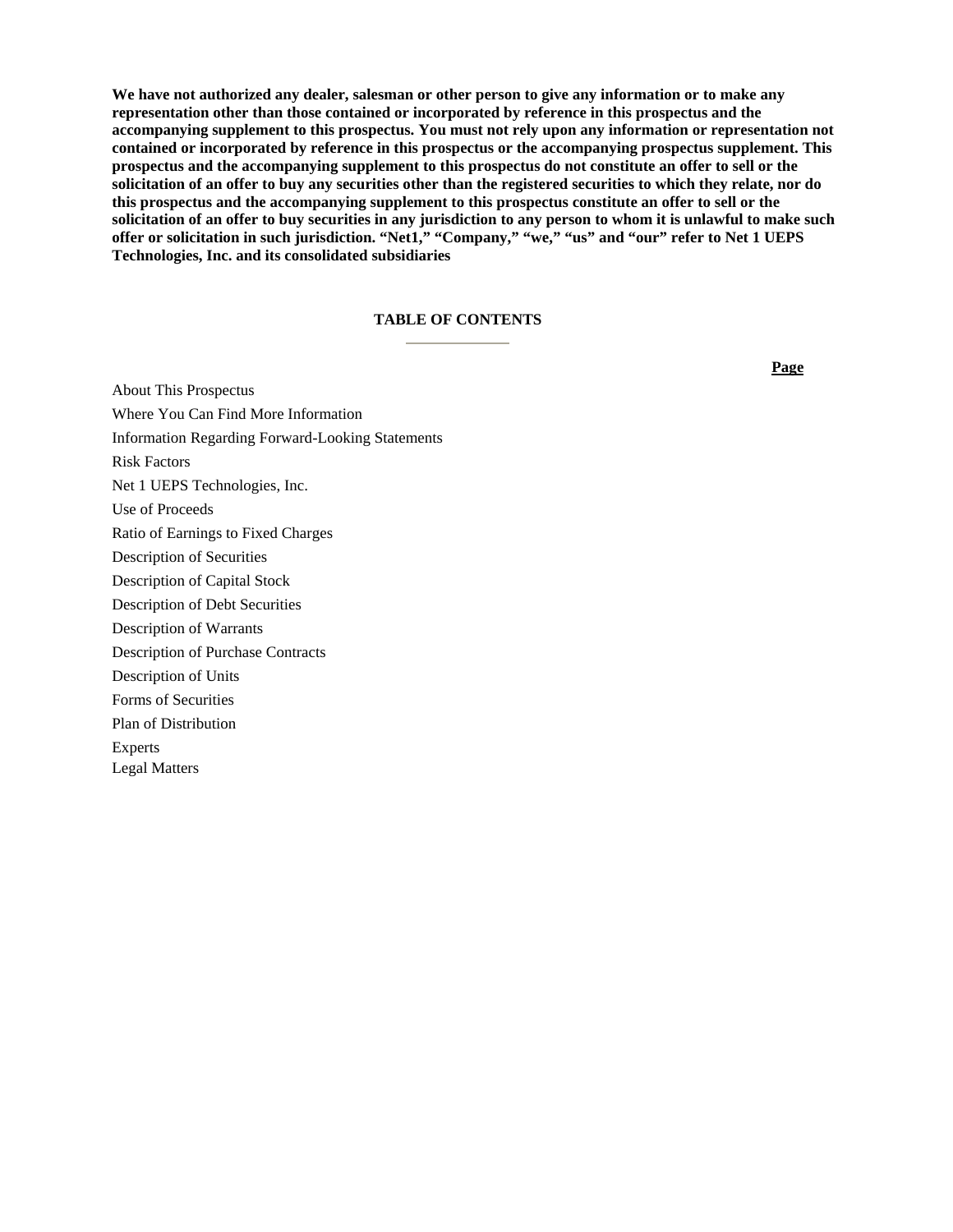#### **ABOUT THIS PROSPECTUS**

 This prospectus is part of a registration statement that we filed with the Securities and Exchange Commission, or the SEC, utilizing a "shelf" registration process. Under this shelf process, we may offer and sell any combination of the securities described in this prospectus in one or more offerings. This prospectus provides you with a general description of the securities we may offer and sell. Each time we sell securities, we will provide a prospectus supplement that will contain specific information about the terms of that offering. The prospectus supplement may also add, update or change information contained in this prospectus. You should read both this prospectus and any prospectus supplement together with additional information described under the heading "Where You Can Find More Information."

 We have filed or incorporated by reference exhibits to the registration statement of which this prospectus forms a part. You should read the exhibits carefully for provisions that may be important to you.

#### **WHERE YOU CAN FIND MORE INFORMATION**

We are required to file annual, quarterly and current reports, proxy statements and other information with the SEC. You may read and copy any documents filed by us at the SEC's public reference room at 100 F Street, N.E., Washington, D.C. 20549. Please call the SEC at 1-800-SEC-0330 for further information on the public reference room. Our filings with the SEC are also available to the public through the SEC's Internet site at http://www.sec.gov.

We have filed a registration statement on Form S-3 with the SEC relating to the securities covered by this prospectus. This prospectus is a part of the registration statement and does not contain all of the information in the registration statement. Whenever a reference is made in this prospectus to a contract or other document of Net 1, please be aware that the reference is only a summary and that you should refer to the exhibits that are a part of the registration statement for a copy of the contract or other document. You may review a copy of the registration statement at the SEC's public reference room in Washington, D.C., as well as through the SEC's Internet site.

 The SEC's rules allow us to "incorporate by reference" information into this prospectus. This means that we can disclose important information to you by referring you to another document. Any information referred to in this way is considered part of this prospectus from the date we file that document. Any reports filed by us with the SEC after the date of this prospectus and before the date that the offering of the securities by means of this prospectus is terminated shall be incorporated by reference into this prospectus and will automatically update and, where applicable, supersede any information contained in this prospectus or incorporated by reference in this prospectus.

 We incorporate by reference into this prospectus the following documents or information filed with the SEC (other than, in each case, documents or information deemed to have been furnished and not filed in accordance with SEC rules):

- (1) Annual Report on Form 10-K for the fiscal year ended June 30, 2006;
- (2) Quarterly Report on Form 10-Q for the quarter ended September 30, ,2006;
- (3) Definitive Proxy on Schedule 14A filed with the SEC on October 27, 2006;
- (4) Current Reports on Form 8-K filed with the SEC on July 10, 2006, August 29, 2006, August 31, 2006, October 10, 2006 and Current Report on Form 8-K/A filed with the SEC on September 13, 2006;
- (5) Description of our common stock contained in Item 7 of amendment number 2 to our Form 10-SB filed on October 26, 2000 with the SEC, including any amendment or report filed for the purpose of updating such description;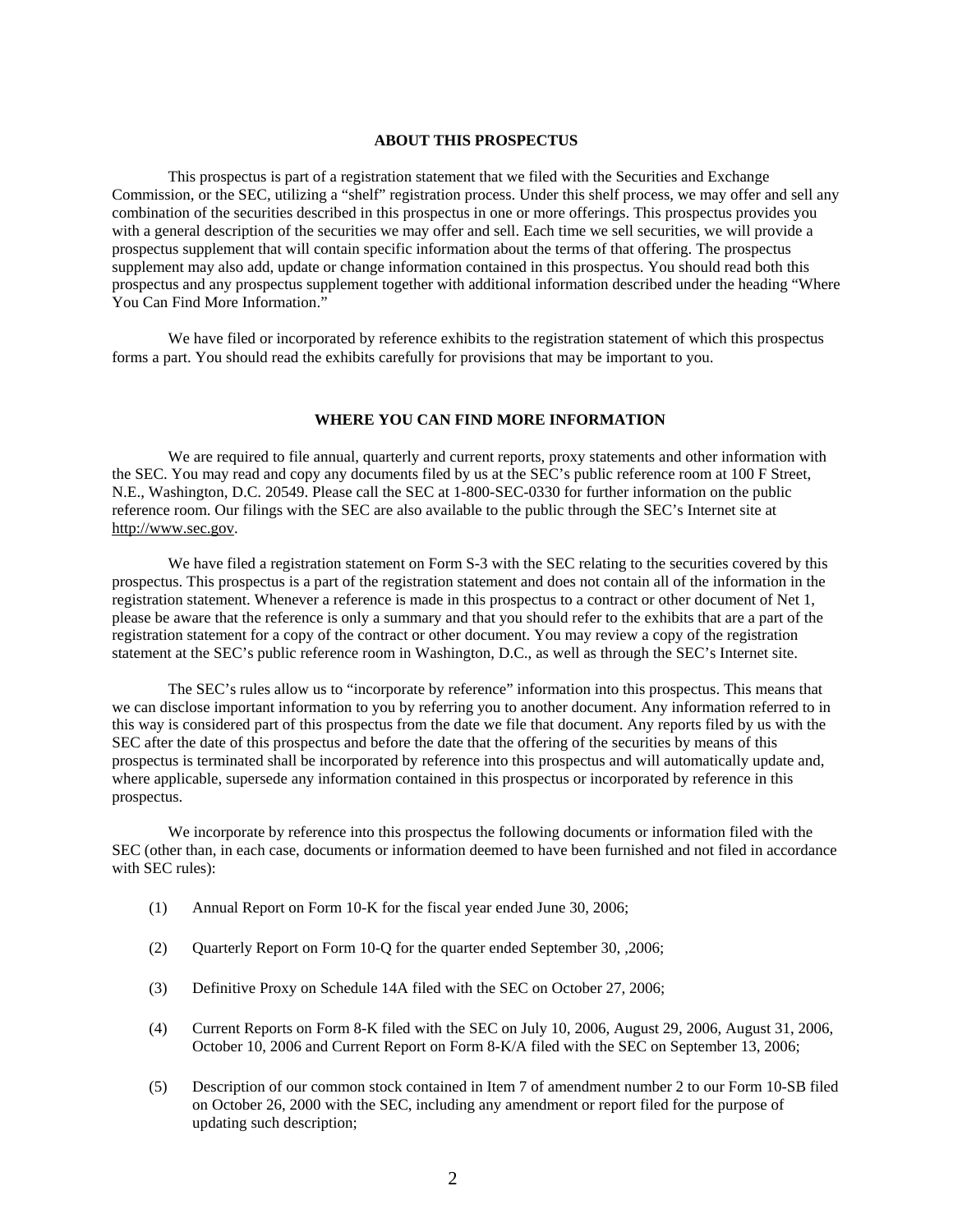(6) All documents filed by us with the SEC pursuant to Sections  $13(a)$ ,  $13(c)$ ,  $14$  or  $15(d)$  of the Exchange Act on or after the date of this prospectus and before we stop offering the securities under this prospectus (other than those portions of such documents described in paragraphs (i), (k), and (l) of Item 402 of Regulation S-K promulgated by the SEC).

We will provide without charge to each person, including any beneficial owner, to whom this prospectus is delivered, upon his or her written or oral request, a copy of any or all documents referred to above which have been or may be incorporated by reference into this prospectus but not delivered with this prospectus excluding exhibits to those documents unless they are specifically incorporated by reference into those documents. You can request those documents from Mr. Herman Kotze at President Place, 4th Floor, Cnr. Jan Smuts Avenue and Bolton Road, Rosebank, Johannesburg, South Africa, telephone (2711) 343-2000.

#### **INFORMATION REGARDING FORWARD-LOOKING STATEMENTS**

 Forward-looking statements in this prospectus and the documents incorporated by reference herein are based on the beliefs and assumptions of our management and on information currently available. Forward-looking statements include information about possible or assumed future results of operations in "Management's Discussion and Analysis of Financial Condition and Results of Operations" included in our most recent Annual Report on Form 10-K, and other statements preceded by, followed by or that include the words "believes," "expects," "anticipates," "intends," "plans," "estimates" or similar expressions.

 These forward looking statements involve known and unknown risks, uncertainties and other factors that may cause the company's actual results, levels of activity, performance or achievements to be materially different from any future results, levels of activity, performance or achievements expressed, implied or inferred by these forward-looking statements, such as product demand, market and customer acceptance, the effect of economic conditions, competition, pricing, development difficulties, foreign currency risks, costs of capital, the ability to consummate and integrate acquisitions, and other risks detailed in the Company's SEC filings. The Company undertakes no obligation to revise any of these statements to reflect future circumstances or the occurrence of unanticipated events.

#### **RISK FACTORS**

 Our business is influenced by many factors that are difficult to predict, and that involve uncertainties that may materially affect actual operating results, cash flows and financial condition. These risk factors include those described in the documents that are incorporated by reference in this prospectus, and could include additional uncertainties not presently known to us or that we currently do not consider to be material. Before making an investment decision, you should carefully consider these risks as well as any other information we include or incorporate by reference in this prospectus or include in any applicable prospectus supplement.

#### **NET 1 UEPS TECHNOLOGIES, INC.**

We provide universal electronic payment system, or UEPS, as an alternative payment system for the unbanked and under-banked populations of developing economies. We believe that we are the first company worldwide to implement a system that can enable the estimated four billion people who generally have limited or no access to a bank account to enter affordably into electronic transactions with each other, government agencies, employers, merchants and other financial service providers. To accomplish this, we have developed and deployed the UEPS. This system uses secure smart cards that operate in real-time but offline, unlike traditional payment systems offered by major banking institutions that require immediate access through a communications network to a centralized computer. This offline capability means that users of our system can enter into transactions at any time with other card holders in even the most remote areas so long as a portable offline smart card reader is available. In addition to payments and purchases, our system can be used for banking, health care management, international money transfers, voting and identification. Net1's recently acquired subsidiary, Prism Holdings Limited ("Prism"), is a company focused on the development and provision of secure transaction technology, solutions and services. Prism's core competencies around secure online transaction processing, cryptography and integrated circuit card (chip/smart card) technologies are principally applied to electronic commerce transactions in the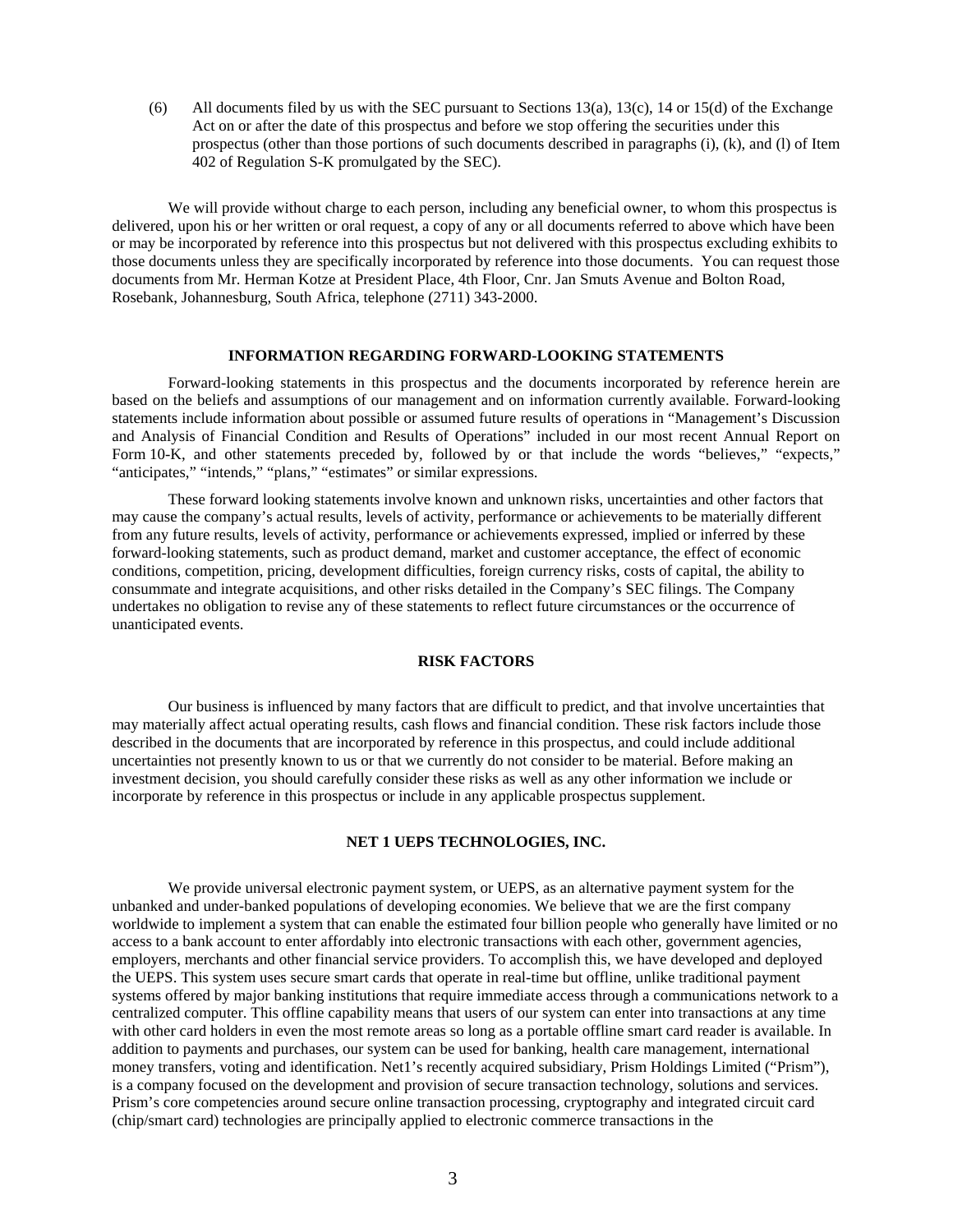telecommunications, banking, retail, petroleum and utilities market sectors. These technologies form the cornerstones of the "trusted transactions" environment and provide us with the building blocks for developing secure end-to-end payment solutions. More information about us is available on our web site at *www.net1ueps.com.*  Information on our web site is not incorporated by reference into this prospectus.

Our principal executive offices are located at President Place, 4th Floor, Cnr. Jan Smuts Avenue and Bolton Road, Rosebank, Johannesburg, South Africa. Our phone number is (2711) 343-2000.

#### **USE OF PROCEEDS**

 Unless otherwise indicated in a prospectus supplement, we anticipate that the net proceeds from our sale of any securities will be used for general corporate purposes, including working capital, acquisitions, retirement of debt and other business opportunities. In the case of a sale by a selling shareholder, we will not receive any of the proceeds from such sale.

#### **RATIO OF EARNINGS TO FIXED CHARGES**

The following table sets forth our ratio of earnings to fixed charges for the periods indicated.

|                                    | <b>Three Months</b> |                          |      |      |      |      |
|------------------------------------|---------------------|--------------------------|------|------|------|------|
|                                    | <b>Ended</b>        | <b>Fiscal Year Ended</b> |      |      |      |      |
|                                    | September 30,       |                          |      |      |      |      |
|                                    | 2006                | 2006                     | 2005 | 2004 | 2003 | 2002 |
| Ratio of earnings to fixed charges | 10.82               | 11.56                    | 6.17 | 4.25 | 4.73 | 7.82 |

#### **DESCRIPTION OF SECURITIES**

 This prospectus contains a summary of the securities that Net1 or certain selling securityholders to be identified in a prospectus supplement may sell. These summaries are not meant to be a complete description of each security. However, this prospectus and the accompanying prospectus supplement contain the material terms of the securities being offered.

#### **DESCRIPTION OF CAPITAL STOCK**

 The following description is based upon our amended articles of incorporation, our bylaws and applicable provisions of law. We have summarized certain portions of the amended articles of incorporation and by-laws below. The summary is not complete. The amended articles of incorporation and by-laws are incorporated by reference into this prospectus in their entirety. You should read the articles of incorporation and by-laws for the provisions that are important to you.

 Net1's authorized capital stock consists of 83,333,333 shares of common stock and 50,000,000 shares of preferred stock. As of October 19, 2006, 50,429,385 shares of our common stock, par value \$0.001 per share, and 6,499,259 shares of our special convertible preferred stock, par value \$0.001 per share, which are convertible into common stock on a one-for-one basis, were outstanding.

#### **Common Stock**

 The issued and outstanding shares of common stock are, and the shares of common stock that we may issue in the future will be, validly issued, fully paid and nonassessable. Holders of our common stock are entitled to share equally, share for share, if dividends are declared on our common stock, whether payable in cash, property or our securities. The shares of common stock are not convertible and the holders thereof have no preemptive or subscription rights to purchase any of our securities. Upon liquidation, dissolution or winding up of our company, the holders of common stock are entitled to share equally, share for share, in our assets which are legally available for distribution, after payment of all debts and other liabilities and subject to the prior rights of any holders of any series of preferred stock then outstanding. Each outstanding share of common stock is entitled to one vote on all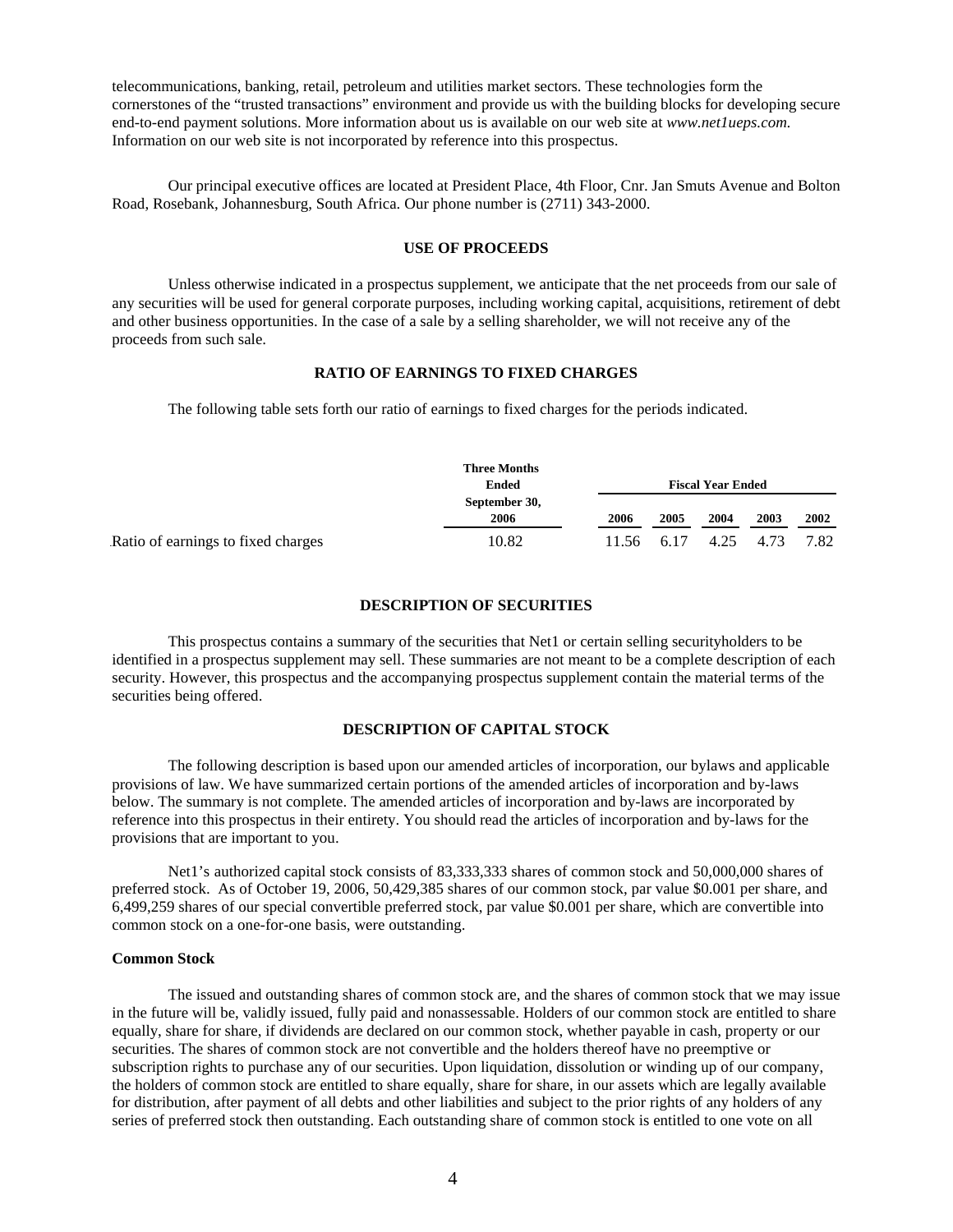matters submitted to a vote of stockholders. There is no cumulative voting. Except as otherwise required by law or the amended articles of incorporation, the holders of common stock vote together as a single class on all matters submitted to a vote of stockholders.

Our common stock is currently listed on the Nasdaq Global Select Market under the symbol "UEPS."

#### **Preferred Stock**

We may issue shares of preferred stock in series and may, at the time of issuance, determine the rights, preferences and limitations of each series. Satisfaction of any dividend preferences of outstanding shares of preferred stock would reduce the amount of funds available for the payment of dividends on shares of common stock. Holders of shares of preferred stock may be entitled to receive a preference payment in the event of any liquidation, dissolution or winding-up of our company before any payment is made to the holders of shares of common stock. In some circumstances, the issuance of shares of preferred stock may render more difficult or tend to discourage a merger, tender offer or proxy contest, the assumption of control by a holder of a large block of our securities or the removal of incumbent management. Upon the affirmative vote of a majority of the total number of directors then in office, our board of directors, without shareholder approval, may issue shares of preferred stock with voting and conversion rights which could adversely affect the holders of shares of common stock.

#### **Special Convertible Preferred Stock**

Our special convertible preferred stock ranks:

- on parity, without preference and priority, to our common stock with respect to dividend rights (except as described below) or rights upon liquidation, dissolution or winding up; and
- junior in preference and priority to each other class or series of preferred stock or other equity security of ours under terms that may be determined by the board of directors to expressly provide that such other security will rank senior in preference or priority to the special convertible preferred stock with respect to dividend rights or rights on liquidation, dissolution or winding up.

*Voting Rights*. Holders of our special convertible preferred stock have the right to receive notice of, attend, speak and vote at general meetings, and are entitled to vote on all matters on which holders of common stock are entitled to vote. Holders of special convertible preferred stock vote together with the holders of common stock as a single class. Each holder of special convertible preferred stock present in person, or the person representing such holder, is entitled to a number of votes equal to the number of shares of common stock that would be issued upon conversion of the special convertible preferred stock held by such holder on the record date.

 We may not take any of the following actions without the prior vote or written consent of our holders representing at least a majority of the then outstanding shares of special convertible preferred stock, voting together as a separate class:

- any increase (including by way of merger, consolidation or otherwise) in the total number of authorized or issued shares of special convertible preferred stock; or
- any amendment, alteration or change to the powers, designations, preferences, rights, qualifications, limitations or restrictions of the special convertible preferred stock in the articles of incorporation in any manner that adversely affects the holders of such stock.

 *Dividends*. Provided that shares of special convertible preferred stock are outstanding, our board will determine immediately prior to the declaration of any dividend or distribution (1) the portion, if any, of our assets available for such dividend or distribution that is attributable to funds or assets from Net 1 Applied Technologies South Africa Limited, or New Aplitec, regardless of the manner received, or the South African Amount, and (2) the portion of such funds or assets that is not from New Aplitec, or the Non-South African Amount. The South African Amount will not include amounts received from New Aplitec due to its liquidation, distribution or dividend after an insolvency or winding up.

 Provided that shares of special convertible preferred stock are outstanding, (1) any dividends or distributions of Non-South African Amounts must be paid pro rata to all holders of common stock and special convertible preferred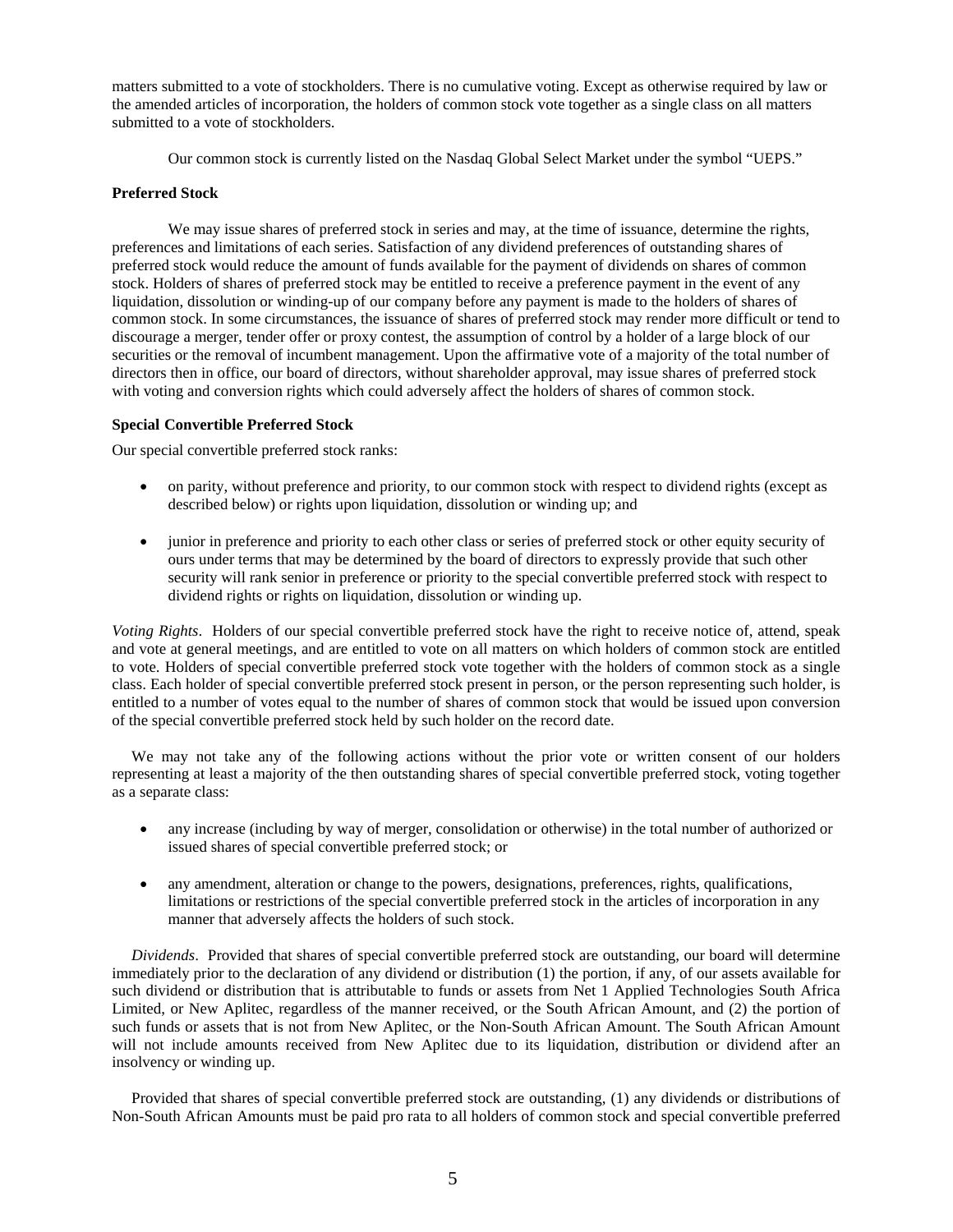stock, and (2) any dividends or distributions of South African Amounts can be paid only to holders of common stock. Our board has complete discretion to declare a dividend or distribution with respect to South African Amounts or Non-South African Amounts.

 *Conversion*. Special convertible preferred stock is convertible into shares of common stock on a one-for-one basis upon the occurrence of a trigger event, which is defined as any one of the following events: (1) notification by the reinvesting shareholder of the intention to convert some or all of such holder's special convertible preferred stock; (2) the abolition or relaxation of Excon regulations such that South African residents would be permitted to directly hold shares of non-South African companies; or (3) our liquidation, insolvency or other winding up. With each converted share of special convertible preferred stock that is to be converted, we will receive:

- 7.368421056 New Aplitec B class preference shares; and
- such holder's interest in the New Aplitec B loan accounts, which is equal to (1) the aggregate principal amount of New Aplitec B loans, plus any accrued interest, minus any repayment or previous transfer of New Aplitec B loans, divided by (2) the number of the shares of special convertible preferred stock outstanding at such time.

 No fractional shares of common stock shall be issued upon conversion of the special convertible preferred stock, unless our board of directors shall otherwise determine to issue fractional shares. In lieu of fractional shares, we will pay cash equal to such fractional amount multiplied by the fair market value per share of common stock on the date of conversion. If more than one share of special convertible preferred stock is being converted at one time by the same holder, then the number of full shares issuable upon conversion will be calculated on the basis of the aggregate number of shares converted at that time.

 We will reserve and keep available out of our authorized but unissued shares of common stock the full number of shares of common stock deliverable upon the conversion of all outstanding special convertible preferred stock.

 Upon conversion, all rights with respect to shares for special convertible preferred stock will cease. Converted shares will be cancelled and have the status of authorized but unissued preferred stock, without designation as to series until such shares are once more designated as part of a particular series by the board of directors.

 *Transfer Restrictions*. Special convertible preferred stock may not be sold, assigned, transferred, pledged, or encumbered, except to us upon conversion into shares of common stock. The shares of special convertible preferred stock may not be held by any person other than the Aplitec Holdings Participation Trust for the benefit of the New Aplitec Participation Trust and indirectly for the benefit of reinvesting shareholders, or directly by the South African Trust for the benefit of reinvesting shareholders in connection with a conversion into common stock.

 *Liquidation, Dissolution and Winding Up*. In the event of the voluntary or involuntary liquidation, dissolution, distribution of assets or winding-up, all outstanding shares of special convertible preferred stock will automatically convert and holders will be entitled to receive pari passu with holders of common stock, any assets distributed for the benefit of its shareholders.

#### **DESCRIPTION OF DEBT SECURITIES**

 The debt securities will be our direct unsecured general obligations. The debt securities will be either senior debt securities or subordinated debt securities. The debt securities will be issued under one or more separate indentures between us and The Bank of New York, as trustee. Senior debt securities will be issued under a senior indenture to be executed between us and The Bank of New York, as trustee, which we refer to as the senior indenture. Subordinated debt securities will be issued under a subordinated indenture to be executed between us and The Bank of New York, as trustee, which we refer to as the subordinated indenture. Together the senior indenture and the subordinated indenture are called the indentures.

 We have summarized select portions of the material provisions of the indentures below. The summary is not complete. The forms of the indentures have been filed as exhibits to the registration statement of which this prospectus forms a part, and you should read the indentures for provisions that may be important to you. We will indicate in the applicable prospectus supplement any material variation from the expected terms of the indentures described below.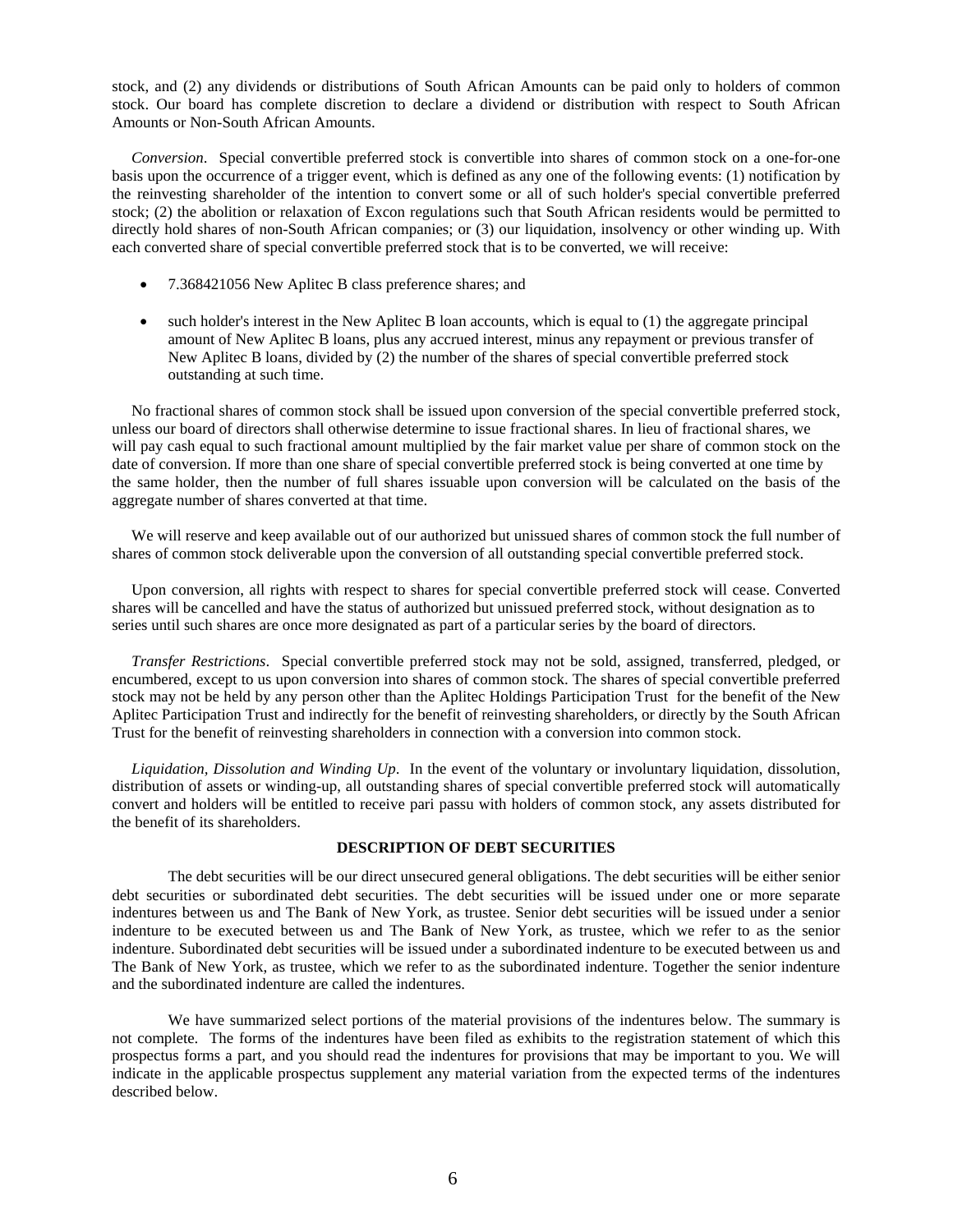#### **General**

 The debt securities will be our direct unsecured general obligations. The senior debt securities will rank equally with all of our other senior and unsubordinated debt. The subordinated debt securities will have a junior position to all of our senior debt.

 Because we are a holding company that conducts all of its operations through subsidiaries, holders of the debt securities will have a junior position to claims of creditors of our subsidiaries, including trade creditors, debtholders, secured creditors, taxing authorities, guarantee holders and any preferred stockholders, except to the extent that the debt securities are guaranteed by one or more subsidiary guarantees.

 The provisions of each indenture allow us to "reopen" a previous issue of a series of debt securities and issue additional debt securities of that series.

 A prospectus supplement relating to any series of debt securities being offered will include specific terms relating to the offering. The terms will be established in an officers' certificate or a supplemental indenture. The officers' certificate or supplemental indenture will be signed at the time of issuance and will contain important information. The officers' certificate or supplemental indenture will be filed as an exhibit to a Current Report on Form 8-K of Net1, which will be publicly available. The officers' certificate or supplemental indenture will include some or all of the following terms for a particular series of debt securities:

- the title of the securities;
- any limit on the amount that may be issued;
- whether or not the debt securities will be issued in global form and who the depositary will be;
- the maturity date(s);
- the interest rate or the method of computing the interest rate;
- the date or dates from which interest will accrue, or how such date or dates will be determined, and the interest payment date or dates and any related record dates;
- the place(s) where payments will be made;
- Net1's right, if any, to defer payment of interest and the maximum length of any deferral period;
- the terms and conditions on which the debt securities may be redeemed at the option of Net1;
- the date(s), if any, on which, and the price(s) at which Net1 is obligated to redeem, or at the holder's option to purchase, such series of debt securities and other related terms and provisions;
- any provisions granting special rights to holders when a specified event occurs;
- any changes to or additional events of default or covenants;
- any special tax implications of the debt securities;
- the denominations in which the debt securities will be issued, if other than denominations of \$1,000 and whole multiples of \$1,000;
- the subordination terms of any subordinated debt securities; and
- any other terms that are not inconsistent with the indenture.

#### **Fixed Rate Debt Securities**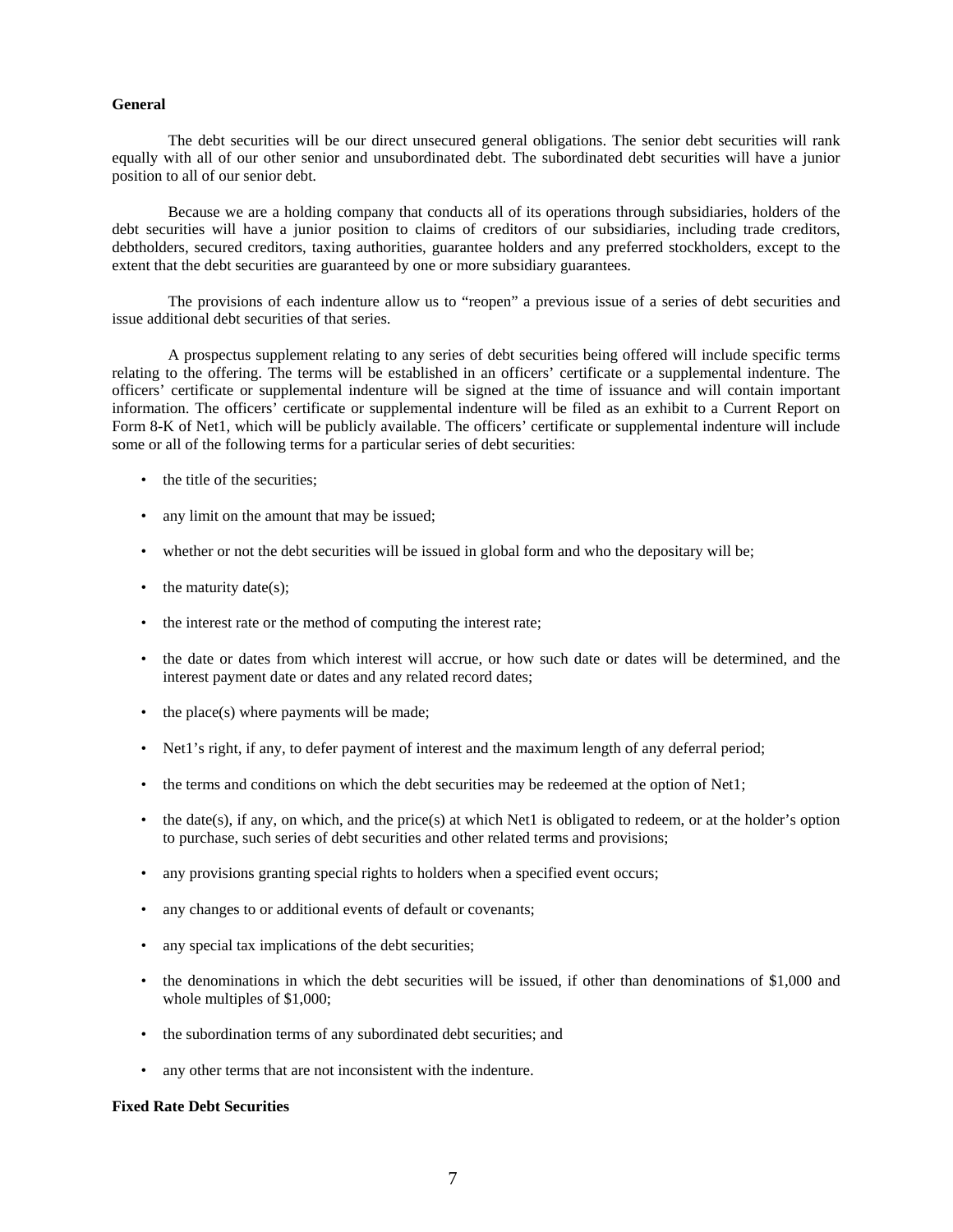Each fixed rate debt security will mature on the date specified in the applicable prospectus supplement. Each fixed rate debt security will bear interest from the date of issuance at the annual rate stated on its face until the principal is paid or made available for payment. Interest on fixed rate debt securities will be computed on the basis of a 360-day year of twelve 30-day months. Interest on fixed rate debt securities will accrue from and including the most recent interest payment date in respect of which interest has been paid or duly provided for, or, if no interest has been paid or duly provided for, from and including the issue date or any other date specified in a prospectus supplement on which interest begins to accrue. Interest will accrue to but excluding the next interest payment date, or, if earlier, the date of maturity or earlier redemption or repayment, as the case may be.

 Payments of interest on fixed rate debt securities will be made on the interest payment dates specified in the applicable prospectus supplement. However, if the first interest payment date is less than 15 days after the date of issuance, interest will not be paid on the first interest payment date, but will be paid on the second interest payment date.

 Unless otherwise specified in the applicable prospectus supplement, if any scheduled interest payment date, maturity date or date of redemption or repayment is not a business day, then we may pay the applicable interest, principal and premium, if any, on the next succeeding business day, and no additional interest will accrue during the period from and after the scheduled interest payment date, maturity date or date of redemption or repayment.

 A fixed rate debt security may pay a level amount in respect of both interest and principal amortized over the life of the debt security. Payments of principal and interest on amortizing debt securities will be made on the interest payment dates specified in the applicable prospectus supplement, and at maturity or upon any earlier redemption or repayment. Payments on amortizing debt securities will be applied first to interest due and payable and then to the reduction of the unpaid principal amount. We will provide to the original purchaser, and will furnish to subsequent holders upon request to us, a table setting forth repayment information for each amortizing debt security.

#### **Floating Rate Debt Securities**

 Each floating rate debt security will mature on the date specified in the applicable prospectus supplement. Unless otherwise specified in the applicable prospectus supplement, each floating rate debt security will bear interest at "LIBOR" plus a margin to be specified in the applicable prospectus supplement. A floating rate debt security may also have either or both of the following limitations on the interest rate:

- a maximum limitation, or ceiling, on the rate of interest which may accrue during any interest period, which we refer to as the "maximum interest rate"; and/or
- a minimum limitation, or floor, on the rate of interest that may accrue during any interest period, which we refer to as the "minimum interest rate."

 Any applicable maximum interest rate or minimum interest rate will be set forth in the applicable prospectus supplement.

 Interest on floating rate debt securities will accrue from and including the most recent interest payment date to which interest has been paid or duly provided for, or, if no interest has been paid or duly provided for, from and including the issue date or any other date specified in a prospectus supplement on which interest begins to accrue. Interest will accrue to but excluding the next interest payment date, or, if earlier, the date on which the principal has been paid or duly made available for payment, except as described below.

 The interest rate in effect from the date of issue to the first interest reset date for a floating rate debt security will be the initial interest rate specified in the applicable prospectus supplement. We refer to this rate as the "initial interest rate." The interest rate on each floating rate debt security may be reset daily, weekly, monthly, quarterly, semiannually or annually. This period is the "interest reset period" and the first day of each interest reset period is the "interest reset date." The "interest determination date" for any interest reset date is the day the calculation agent will refer to when determining the new interest rate at which a floating rate will reset.

"LIBOR" for each interest reset date, other than for the initial interest rate, will be determined by the calculation agent as follows:

(i) LIBOR will be the offered rate for deposits in U.S. dollars for the three month period which appears on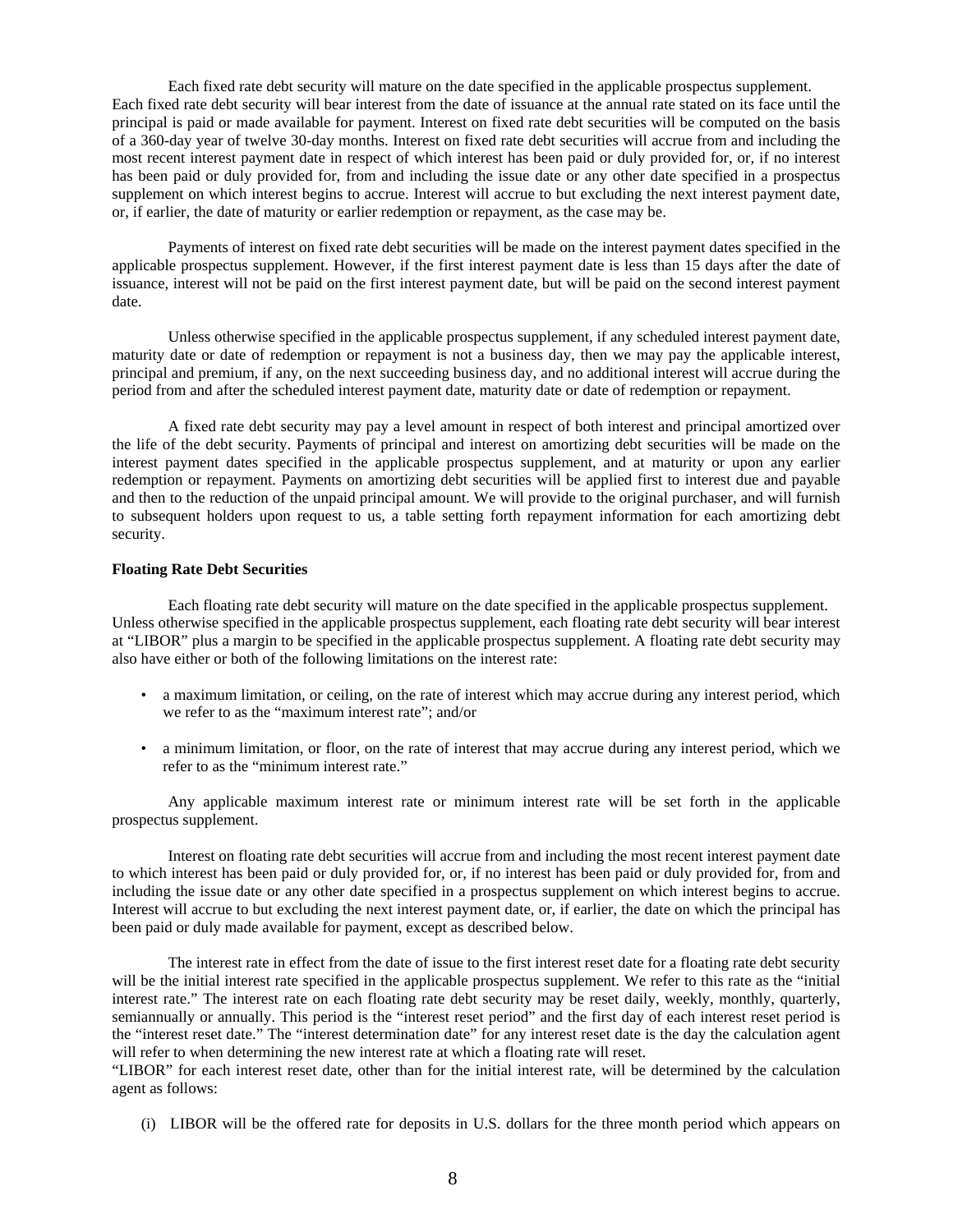"Telerate Page 3750" at approximately 11:00 a.m., London time, two "London banking days" prior to the applicable interest reset date.

(ii) If this rate does not appear on the Telerate Page 3750, the calculation agent will determine the rate on the basis of the rates at which deposits in U.S. dollars are offered by four major banks in the London interbank market (selected by the calculation agent after consulting with us) at approximately 11:00 a.m., London time, two London banking days prior to the applicable interest reset date to prime banks in the London interbank market for a period of three months commencing on that interest reset date and in principal amount equal to an amount not less than \$1,000,000 that is representative for a single transaction in such market at such time. In such case, the calculation agent will request the principal London office of each of the aforesaid major banks to provide a quotation of such rate. If at least two such quotations are provided, LIBOR for that interest reset date will be the average of the quotations. If fewer than two quotations are provided as requested, LIBOR for that interest reset date will be the average of the rates quoted by three major banks in New York, New York (selected by the calculation agent after consulting with us) at approximately 11:00 a.m., New York time, two London banking days prior to the applicable interest reset date for loans in U.S. dollars to leading banks for a period of three months commencing on that interest reset date and in a principal amount equal to an amount not less than \$1,000,000 that is representative for a single transaction in such market at such time; provided that if fewer than three quotations are provided as requested, for the period until the next interest reset date, LIBOR will be the same as the rate determined on the immediately preceding interest reset date.

 The interest reset dates will be specified in the applicable prospectus supplement. If an interest reset date for any floating rate debt security falls on a day that is not a business day, it will be postponed to the following business day, except that, if that business day is in the next calendar month, the interest reset date will be the immediately preceding business day.

 A "London banking day" is any day in which dealings in U.S. dollar deposits are transacted in the London interbank market. "Telerate Page 3750" means the display page so designated on the Telerate Service for the purpose of displaying London interbank offered rates of major banks (or any successor page).

 The applicable prospectus supplement will specify a calculation agent for any issue of floating rate debt securities. The calculation agent will, upon the request of the holder of any floating rate debt security, provide the interest rate then in effect. All calculations made by the calculation agent in the absence of willful misconduct, bad faith or manifest error shall be conclusive for all purposes and binding on us and the holders of the floating rate debt securities. We may appoint a successor calculation agent at any time at our discretion and without notice.

 All percentages resulting from any calculation of the interest rate with respect to the floating rate debt securities will be rounded, if necessary, to the nearest one-hundred thousandth of a percentage point, with five onemillionths of a percentage point rounded upward (e.g., 9.876545% (or .09876545) would be rounded to 9.87655% (or .0987655) and 9.876544% (or .09876544) would be rounded to 9.87654% (or .0987654)), and all dollar amounts in or resulting from any such calculation will be rounded to the nearest cent (with one-half cent being rounded upward).

 Interest on the floating rate debt securities will be computed and paid on the basis of a 360-day year and the actual number of days in each interest payment period. The interest rate on the floating rate debt securities will in no event be higher than the maximum rate permitted by New York law, as the same may be modified by United States law of general application.

 We will pay interest on floating rate debt securities on the interest payment dates specified in the applicable prospectus supplement. However, if the first interest payment date is less than 15 days after the date of issuance, interest will not be paid on the first interest payment date, but will be paid on the second interest payment date. If any scheduled interest payment date, other than the maturity date or any earlier redemption or repayment date, for any floating rate debt security falls on a day that is not a business day, it will be postponed to the following business day, except that if that business day would fall in the next calendar month, the interest payment date will be the immediately preceding business day. If the scheduled maturity date or any earlier redemption or repayment date of a floating rate debt security falls on a day that is not a business day, the payment of principal, premium, if any, and interest, if any, will be made on the next succeeding business day, but interest on that payment will not accrue during the period from and after the maturity, redemption or repayment date.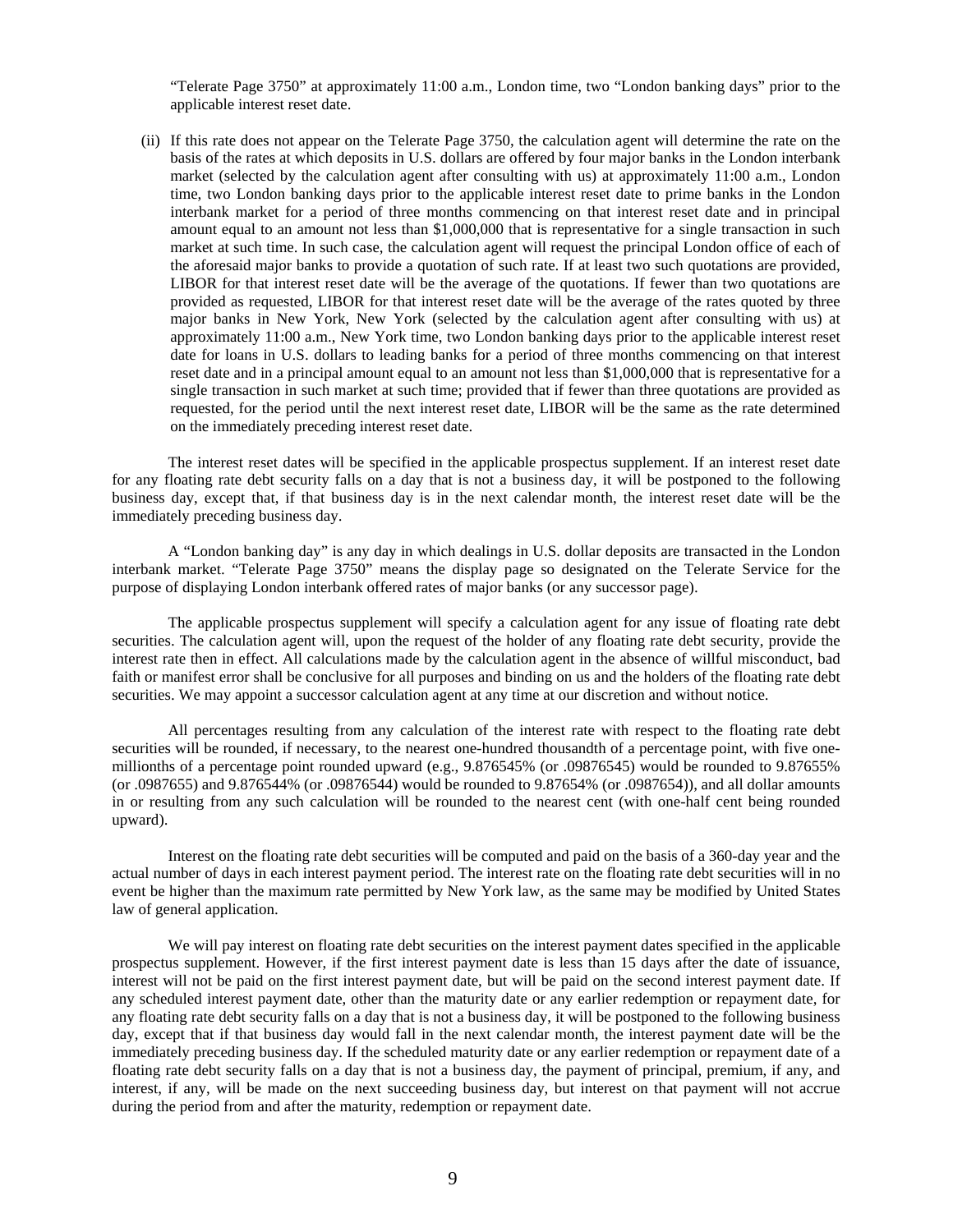#### **Conversion or Exchange Rights**

 The prospectus supplement will describe the terms, if any, on which a series of debt securities may be convertible into or exchangeable for our common stock, preferred stock, debt securities or other securities, or securities of third parties. These terms will include provisions as to whether conversion or exchange is mandatory, at the option of the holder or at the option of Net1. These provisions may allow or require adjustment of the number of shares of common stock or other securities of Net1 to be received by the holders of such series of debt securities.

#### **Optional Redemption**

 Unless the prospectus supplement relating to any series of debt securities provides otherwise with respect to such series, each series of debt securities will be redeemable in whole at any time or in part from time to time, at our option, at a redemption price equal to the greater of:

- 100% of the principal amount of the series of debt securities to be redeemed; or
- the sum of the present values of the remaining scheduled payments of principal and interest on the series of debt securities to be redeemed (exclusive of interest accrued to the date of redemption) discounted to the date of redemption on a semiannual basis (assuming a 360-day year consisting of twelve 30-day months) at the then current Treasury Rate plus a spread as specified in the applicable prospectus supplement.

 In each case we will pay accrued and unpaid interest on the principal amount to be redeemed to the date of redemption.

 "Comparable Treasury Issue" means the United States Treasury security selected by the Independent Investment Banker as having a maturity comparable to the remaining term ("Remaining Life") of the series of debt securities to be redeemed that would be utilized, at the time of selection and in accordance with customary financial practice, in pricing new issues of corporate debt securities of comparable maturity to the remaining term of such series of debt securities.

 "Comparable Treasury Price" means, with respect to any redemption date, (1) the average of the Reference Treasury Dealer Quotations for such redemption date, after excluding the highest and lowest Reference Treasury Dealer Quotations, or (2) if the trustee obtains fewer than four such Reference Treasury Dealer Quotations, the average of all such quotations.

 "Independent Investment Banker" means the investment banking institution or institutions specified in the applicable prospectus supplement and their respective successors, or, if such firms or the successors, if any, to such firm or firms, as the case may be, are unwilling or unable to select the Comparable Treasury Issue, an independent investment banking institution of national standing appointed by us.

 "Reference Treasury Dealer" means the investment banking institutions specified as such in the applicable prospectus supplement; provided, however, that if any of them ceases to be a primary U.S. Government securities dealers (each a "Primary Treasury Dealer"), we will substitute another Primary Treasury Dealer.

 "Reference Treasury Dealer Quotations" means, with respect to each Reference Treasury Dealer and any redemption date, the average, as determined by the trustee, of the bid and asked prices for the Comparable Treasury Issue (expressed in each case as a percentage of its principal amount) quoted in writing to the trustee by such Reference Treasury Dealer at 5:00 p.m., New York City time, on the third business day preceding such redemption date.

"Treasury Rate" means, with respect to any redemption date, the rate per year equal to:

(i) the yield, under the heading which represents the average for the immediately preceding week, appearing in the most recently published statistical release designated "H.15(519)" or any successor publication which is published weekly by the Board of Governors of the Federal Reserve System and which establishes yields on actively traded United States Treasury securities adjusted to constant maturity under the caption "Treasury Constant Maturities," for the maturity corresponding to the Comparable Treasury Issue; provided that, if no maturity is within three months before or after the remaining life of the series of debt securities to be redeemed, yields for the two published maturities most closely corresponding to the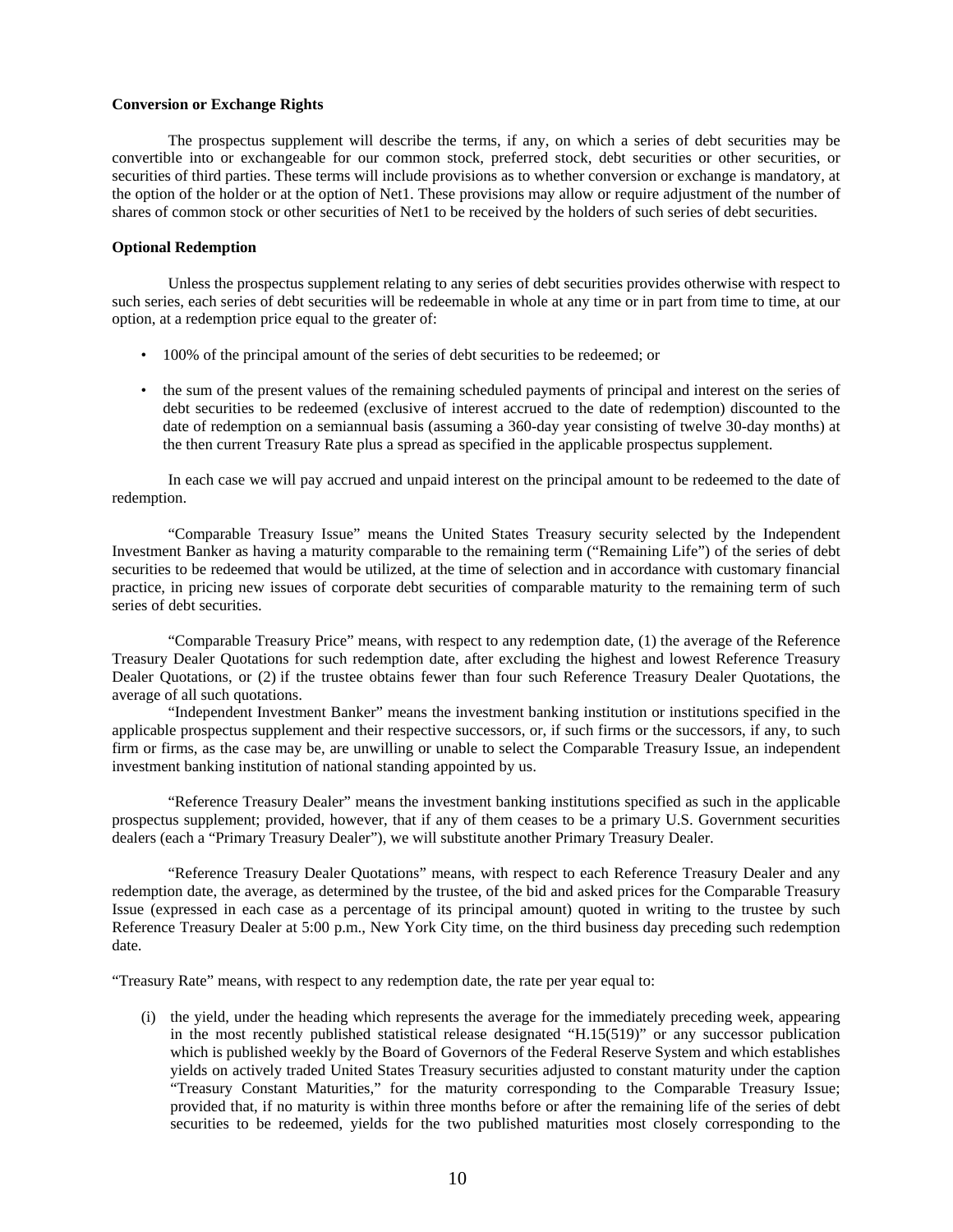Comparable Treasury Issue shall be determined and the Treasury Rate shall be interpolated or extrapolated from those yields on a straight line basis, rounding to the nearest month; or

(ii) if such release (or any successor release) is not published during the week preceding the calculation date or does not contain such yields, the rate per year equal to the semiannual equivalent yield to maturity of the Comparable Treasury Issue, calculated using a price for the Comparable Treasury Issue (expressed as a percentage of its principal amount) equal to the Comparable Treasury Price for such redemption date.

 The Treasury Rate will be calculated on the third business day preceding the redemption date. As used in the immediately preceding sentence and in the definition of "Reference Treasury Dealer Quotations" above, the term "business day" means any day that is not a Saturday, Sunday or other day on which commercial banks in New York City are authorized or required by law to remain closed.

 Notice of any redemption will be mailed at least 30 but not more than 60 days before the redemption date to each holder of record of the series of debt securities to be redeemed at its registered address. The notice of redemption will state, among other things, the amount of the series of debt securities to be redeemed, the redemption date, the manner in which the redemption price will be calculated and the place or places that payment will be made upon presentation and surrender of the series of debt securities to be redeemed. If less than all of a series of debt securities are to be redeemed at our option, the trustee will select, in a manner it deems fair and appropriate, the debt securities of that series, or portions of the debt securities of that series, to be redeemed. Unless we default in the payment of the redemption price with respect to any debt securities called for redemption, interest will cease to accrue on such debt securities at the redemption date.

 The Company will not be required (i) to issue, register the transfer of or exchange any series of debt securities during a period beginning at the opening of business 15 days before the day of mailing of a notice of redemption and ending at the close of business on the day of such mailing, or (ii) to register the transfer of or exchange any debt securities of any series so selected for redemption in whole or in part, except the unredeemed portion of any such series of debt securities being redeemed in part.

#### **Covenants**

 Under the indentures, Net1 agrees to pay the interest, principal and any premium on the debt securities when due, and to maintain a place of payment. In addition, we must comply with the covenants described below:

*Limitation on Liens on Stock of our Significant Subsidiaries*. The indentures prohibit us and our subsidiaries from directly or indirectly creating, assuming, incurring or permitting to exist any Indebtedness secured by any lien on the voting stock or voting equity interest of our Significant Subsidiaries (as defined in the indentures) unless the debt securities then outstanding (and, if we so elect, any other Indebtedness of Net1 that is not subordinate to such debt securities and with respect to which we are obligated to provide such security) are secured equally and ratably with such Indebtedness for so long as such Indebtedness is so secured. "Indebtedness" is defined as the principal of and any premium and interest due on indebtedness of a person (as defined in the indentures), whether outstanding on the original date of issuance of a series of debt securities or thereafter created, incurred or assumed, which is (a) indebtedness for money borrowed and (b) any amendments, renewals, extensions, modifications and refundings of any such indebtedness. For the purposes of this definition, "indebtedness for money borrowed" means (1) any obligation of, or any obligation guaranteed by, such person for the repayment of borrowed money, whether or not evidenced by bonds, debentures, notes or other written instruments, (2) any obligation of, or any obligation guaranteed by, such person evidenced by bonds, debentures, notes or similar written instruments, including obligations assumed or incurred in connection with the acquisition of property, assets or businesses (provided, however, that the deferred purchase price of any business or property or assets shall not be considered Indebtedness if the purchase price thereof is payable in full within 90 days from the date on which such indebtedness was created), and (3) any obligations of such person as lessee under leases required to be capitalized on the balance sheet of the lessee under generally accepted accounting principles and leases of property or assets made as part of any sale and lease-back transaction to which such person is a party. For purposes of this covenant only, Indebtedness also includes any obligation of, or any obligation guaranteed by, any person for the payment of amounts due under a swap agreement or similar instrument or agreement, or under a foreign currency hedge or similar instrument or agreement. If we are required to secure outstanding debt securities equally and ratably with other Indebtedness under this covenant, we will be required to document our compliance with the covenant and thereafter the trustee will be authorized to enter into a supplemental agreement or indenture and to take such action as it may deem advisable to enable it to enforce the rights of the holders of the outstanding debt securities so secured.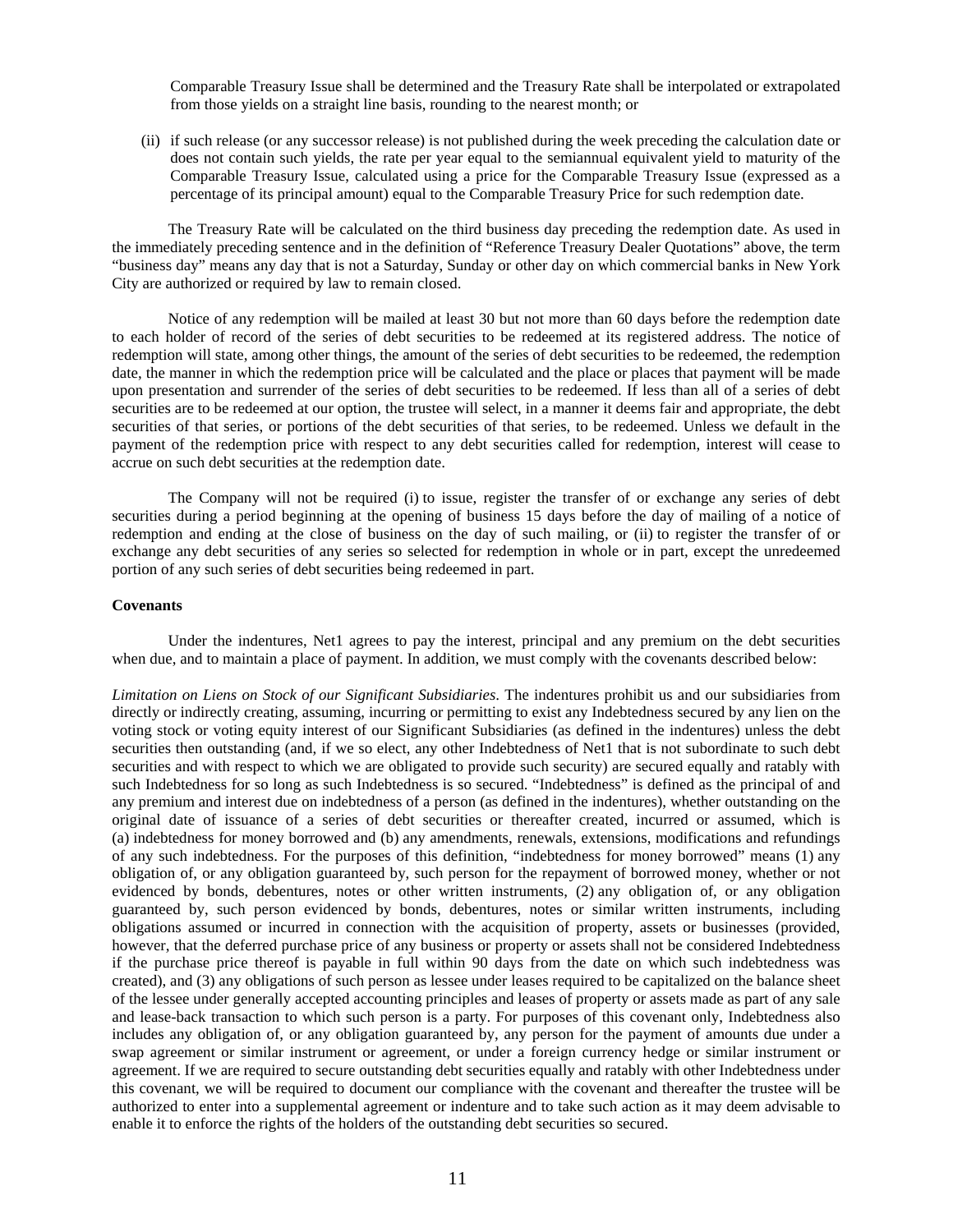*Provision of Compliance Certificate.* We are required under the indentures to deliver to the trustee within 120 days after the end of each fiscal year an officer's certificate certifying as to our compliance with all conditions and covenants under the relevant indenture, or if we are not in compliance, identifying and describing the nature and status of such non-compliance.

#### **Consolidation, Merger or Sale**

 The indentures do not restrict the ability of Net1 to merge or consolidate, or sell, convey, transfer or lease all or substantially all of its assets as long as certain conditions are met. We may only merge or consolidate with, or convey, transfer or lease all of our assets to, any person, if doing so will not result in an event of default. Any such successor, acquiror or lessor of such assets must expressly assume all of the obligations of Net1 under the indentures and the debt securities and will succeed to every right and power of Net1 under the indentures. Thereafter, except in the case of a lease, the predecessor or transferor of such assets will be relieved of all obligations and covenants under the relevant indenture and debt securities.

#### **Events of Default Under the Indentures**

The following are events of default under the indentures with respect to any series of debt securities issued:

- we fail to pay interest when due and such failure continues for 90 days, unless the time for payment has been properly extended or deferred in accordance with the terms of the particular series;
- we fail to pay the principal or any premium when due, unless the maturity has been properly extended in accordance with the terms of the particular series;
- we fail to observe or perform any other covenant or agreement contained in the debt securities or the indentures, other than a covenant or agreement specifically relating to another series of debt securities, and such failure continues for 90 days after we receive a notice of default from the trustee or from the holders of at least 25% in aggregate principal amount of the outstanding debt securities of all of the affected series;
- certain events of bankruptcy or insolvency, whether voluntary or not; and
- any additional events of default that may be established with respect to a particular series of debt securities under the indentures, as may be specified in the applicable prospectus supplement.

 If, with regard to any series, an event of default resulting from a failure to pay principal, any premium or interest occurs and is continuing, the trustee or the holders of at least 25% in aggregate principal amount of the outstanding debt securities of that series may declare the principal of all debt securities of that series immediately due and payable.

 If an event of default other than a failure to pay principal, any premium or interest occurs and is continuing, the trustee or the holders of at least 25% in aggregate principal amount of the outstanding debt securities of all affected series (all such series voting together as a single class) may declare the principal of all debt securities of such affected series immediately due and payable.

 The holders of a majority in principal amount of the outstanding debt securities of all affected series (voting together as a single class) may waive any past default with respect to such series and its consequences, except a default or events of default regarding payment of principal, any premium or interest, in which case the holders of the outstanding debt securities of each affected series shall vote to waive such default or event of default as a separate class. Such a waiver will eliminate the default.

 Unless otherwise specified in the indentures, if an event of default occurs and is continuing, the trustee will be under no obligation to exercise any of its rights or powers under the relevant indenture unless the holders of the debt securities have offered the trustee indemnity reasonably satisfactory to the trustee against the costs, expenses and liabilities that it might incur. The holders of a majority in principal amount of the outstanding debt securities of all series affected by an event of default, voting together as a single class, or, in the event of a default in the payment of principal, any premium or interest, the holders of a majority of the principal amount outstanding of each affected series voting as a separate class, will have the right to direct the time, method and place of conducting any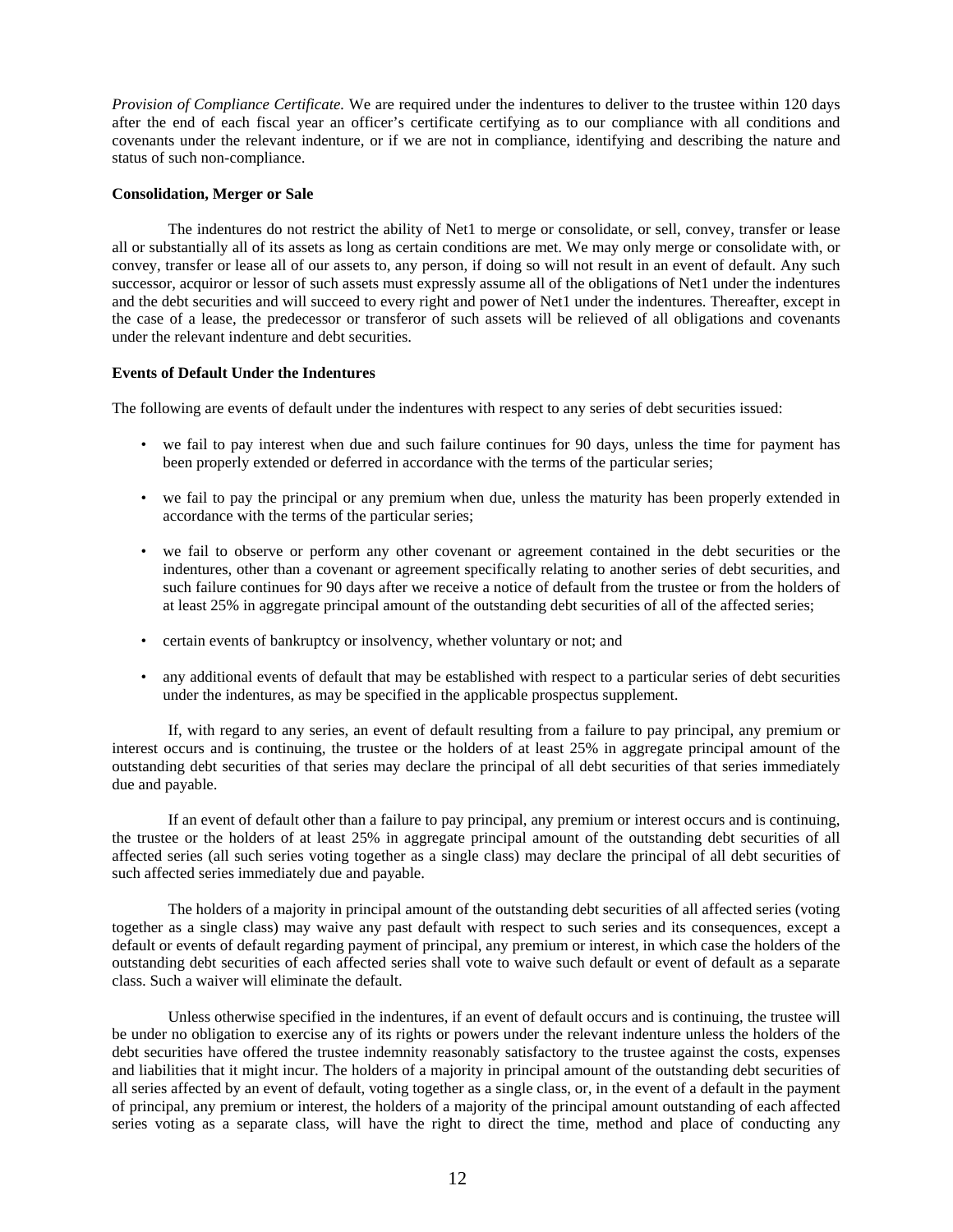proceeding for any remedy available to the trustee, or exercising any trust or power conferred on the trustee with respect to the debt securities of such series, provided that:

- such direction is not in conflict with any law or the applicable indenture or unduly prejudicial to the rights of holders of any other series of debt securities outstanding under the applicable indenture; and
- unless otherwise provided under the Trust Indenture Act, the trustee need not take any action that might involve it in personal liability.

 A holder of the debt securities of a particular series will only have the right to institute a proceeding under the indentures or to appoint a receiver or trustee, or to seek other remedies, in each case with respect to such series of debt securities, if:

- the holder has given written notice to the trustee of a continuing event of default;
- in the case of an event of default relating to the payment of principal, any premium or interest, the holders of at least 25% in aggregate principal amount of the outstanding debt securities of the particular series have made written request to the trustee to institute proceedings as trustee;
- in the case of an event of default not relating to payment of principal, any premium or interest, the holders of at least 25% in aggregate principal amount of the outstanding debt securities of all series affected by such event of default (voting together as a single class) have made written request to the trustee to institute proceedings as trustee;
- such holders have offered indemnity reasonably satisfactory to the trustee to cover the cost of the proceedings; and
- the trustee does not institute a proceeding, and does not receive conflicting directions from a majority in principal amount of the outstanding debt securities of (i) the particular series, in the case of an event of default relating to the payment of principal, any premium or interest or (ii) all affected series, in the case of an event of default not relating to the payment of principal, any premium or interest, in each case, within 60 days of receiving the written notice of an event of default.

#### **Modification of Indenture; Waiver**

Without the consent of any holders of debt securities, Net1 and the trustee may change an indenture:

- to fix any ambiguity, defect or inconsistency in the indenture;
- to effect the assumption of a successor corporation of our obligations under such indenture and the outstanding debt securities;
- to add to our covenants for the benefit of the holders of all or any series of debt securities under such indenture or surrender any right or power we have under such indenture;
- to change anything that does not materially adversely affect the interests of any holder of debt securities of any series; and
- to effect certain other limited purposes described in the indenture.

 The rights of holders of a series of debt securities may be changed by Net1 and the trustee with the written consent of the holders of a majority of the principal amount of the outstanding debt securities of all series then outstanding under the relevant indenture (all such series voting together as a single class). However, the following changes may only be made with the consent of each holder of debt securities of each series affected by the change:

- extending the fixed maturity;
- reducing the principal amount;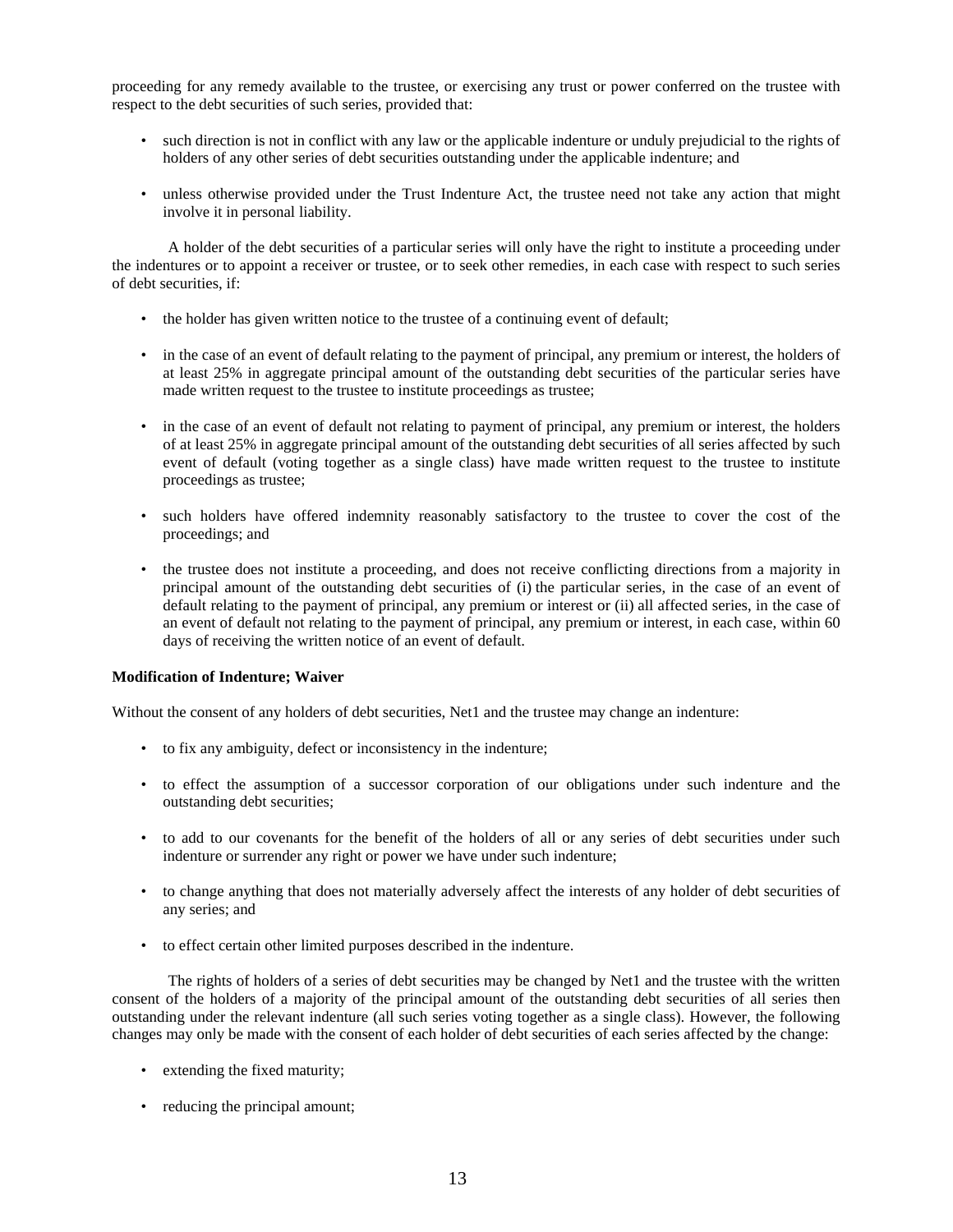- reducing the rate of or extending the time of payment of interest;
- reducing any premium payable upon redemption;
- reducing the percentage of debt securities referred to above, the holders of which are required to consent to any amendment; or
- in respect of the subordinated indenture, making any change to the subordination terms of any debt security that would adversely affect the holders of the debt securities of that series.

#### **Rights and Duties of the Trustee**

 The trustee, except when there is an event of default, will perform only those duties as are specifically stated in the indentures. If an event of default has occurred with respect to any series of debt securities, the trustee must exercise with respect to such debt securities the rights and powers it has under the indenture and use the same degree of care and skill as a prudent person would exercise or use in the conduct of his or her own affairs. Except as provided in the preceding sentence, the trustee is not required to exercise any of the powers given it by the indentures at the request of any holder of debt securities unless it is offered reasonable security or indemnity against the costs, expenses and liabilities that it might incur. The trustee is not required to spend or risk its own money or otherwise become financially liable while performing its duties or exercising its rights or powers unless it reasonably believes that it will be repaid or receive adequate indemnity. The trustee will not be deemed to have any notice of any default or event of default unless a responsible officer of the trustee has actual knowledge of or receives written notice of the default which specifies the affected securities and the relevant indenture. Furthermore, the rights and protections of the trustee, including its right of indemnification under the indentures, extend to the trustee's officers, directors, agents and employees, and will survive the trustee's resignation and removal.

#### **Payment and Paying Agents**

We will pay interest on any debt securities to the person in whose name the debt securities are registered on the regular record date for the applicable interest payment date.

 We will pay principal, any premium and interest on the debt securities of a particular series at the office of one or more paying agents that we designate for that series. Unless otherwise stated in the applicable supplemental indenture and prospectus supplement, we will initially designate the corporate trust office of the trustee in the City of New York as our sole paying agent. We will be required to maintain a paying agent in each place of payment for the debt securities.

 All money we pay to a paying agent or the trustee for the payment of principal, any premium or interest on any debt security which remains unclaimed for a period of two years after the principal, premium or interest has become due and payable will, upon our request, be repaid to us, and the holder of the debt security may then look only to us for payment of those amounts.

#### **Governing Law**

 The indentures and the debt securities will be governed by and interpreted in accordance with the laws of the State of New York.

#### **Subordination of Subordinated Debt Securities**

 The subordinated debt securities will be unsecured and will be subordinate and junior in priority of payment to our other indebtedness on the terms described in the prospectus supplement relating to such securities. The subordinated indenture does not limit the amount of subordinated debt securities which we may issue, nor does it limit our ability to issue any other secured or unsecured debt.

 The prospectus supplement relating to any series of subordinated debt securities will disclose the amount of debt of Net1 that will be senior to those subordinated debt securities.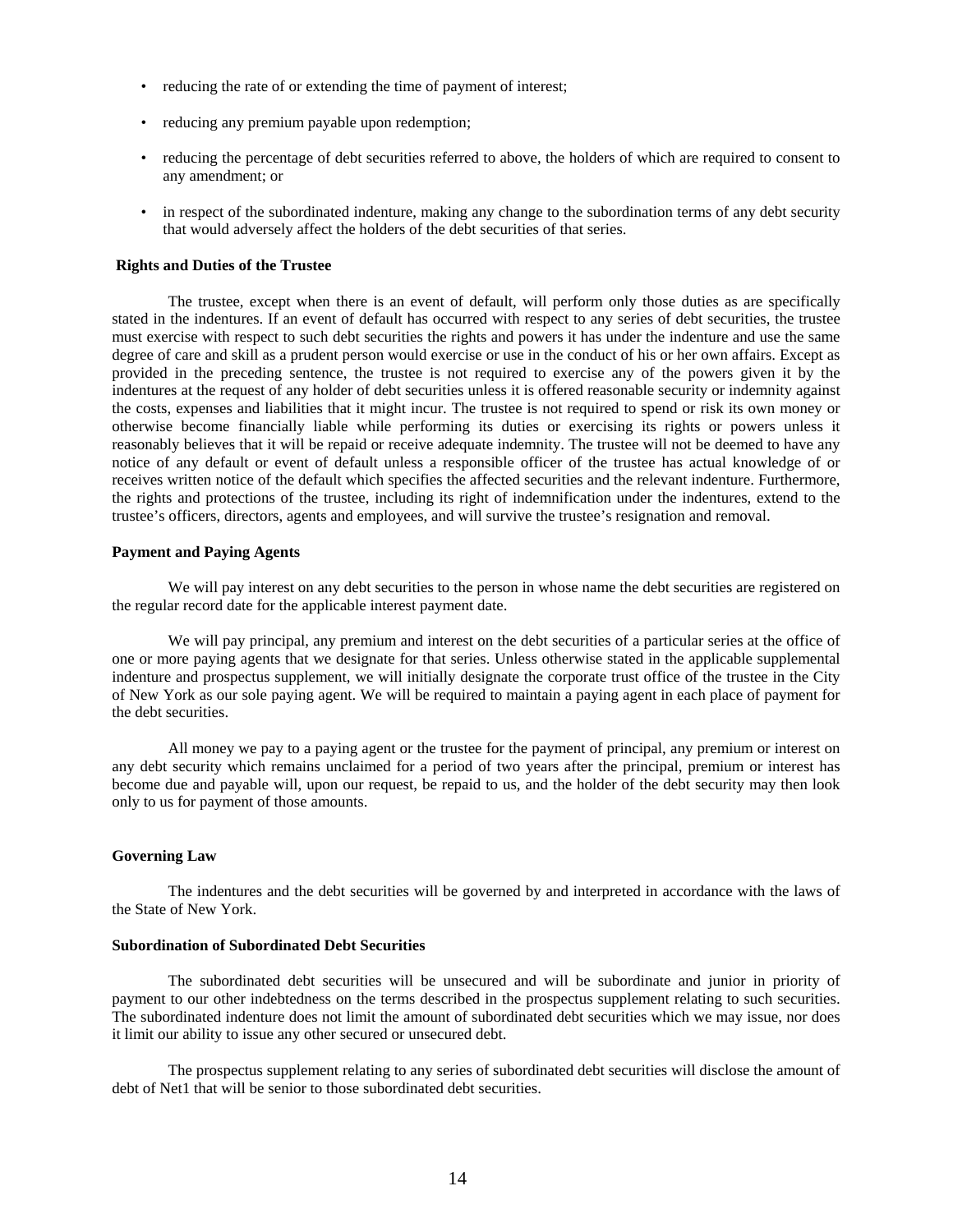#### **Subsidiary Guarantees**

If specified in the prospectus supplement, certain of our subsidiaries may guarantee our obligations relating to debt securities issued under this prospectus. The specific terms and provisions of each subsidiary guarantee will be disclosed in the applicable prospectus supplement.

#### **DESCRIPTION OF WARRANTS**

We may issue warrants to purchase our debt or equity securities or securities of third parties or other rights, including rights to receive payment in cash or securities based on the value, rate or price of one or more specified commodities, currencies, securities or indices, or any combination of the foregoing. Warrants may be issued independently or together with any other securities and may be attached to, or separate from, such securities. Each series of warrants will be issued under a separate warrant agreement to be entered into between us and a warrant agent. The terms of any warrants to be issued and a description of the material provisions of the applicable warrant agreement will be set forth in the applicable prospectus supplement.

#### **DESCRIPTION OF PURCHASE CONTRACTS**

We may issue purchase contracts for the purchase or sale of:

- debt or equity securities issued by us or securities of third parties, a basket of such securities, an index or indices of such securities or any combination of the above as specified in the applicable prospectus supplement;
- currencies; or
- commodities.

 Each purchase contract will entitle the holder thereof to purchase or sell, and obligate us to sell or purchase, on specified dates, such securities, currencies or commodities at a specified purchase price, which may be based on a formula, all as set forth in the applicable prospectus supplement. We may, however, satisfy our obligations, if any, with respect to any purchase contract by delivering the cash value of such purchase contract or the cash value of the property otherwise deliverable or, in the case of purchase contracts on underlying currencies, by delivering the underlying currencies, as set forth in the applicable prospectus supplement. The applicable prospectus supplement will also specify the methods by which the holders may purchase or sell such securities, currencies or commodities and any acceleration, cancellation or termination provisions or other provisions relating to the settlement of a purchase contract.

 The purchase contracts may require us to make periodic payments to the holders thereof or vice versa, which payments may be deferred to the extent set forth in the applicable prospectus supplement, and those payments may be unsecured or prefunded on some basis. The purchase contracts may require the holders thereof to secure their obligations in a specified manner to be described in the applicable prospectus supplement. Alternatively, purchase contracts may require holders to satisfy their obligations thereunder when the purchase contracts are issued. Our obligation to settle such pre-paid purchase contracts on the relevant settlement date may constitute indebtedness. Accordingly, pre-paid purchase contracts will be issued under either the senior indenture or the subordinated indenture.

#### **DESCRIPTION OF UNITS**

 As specified in the applicable prospectus supplement, we may issue units consisting of one or more purchase contracts, warrants, debt securities, shares of preferred stock, shares of common stock or any combination of such securities.

#### **FORMS OF SECURITIES**

 Each debt security, warrant and unit will be represented either by a certificate issued in definitive form to a particular investor or by one or more global securities representing the entire issuance of securities. Certificated securities in definitive form and global securities will be issued in registered form. Definitive securities name you or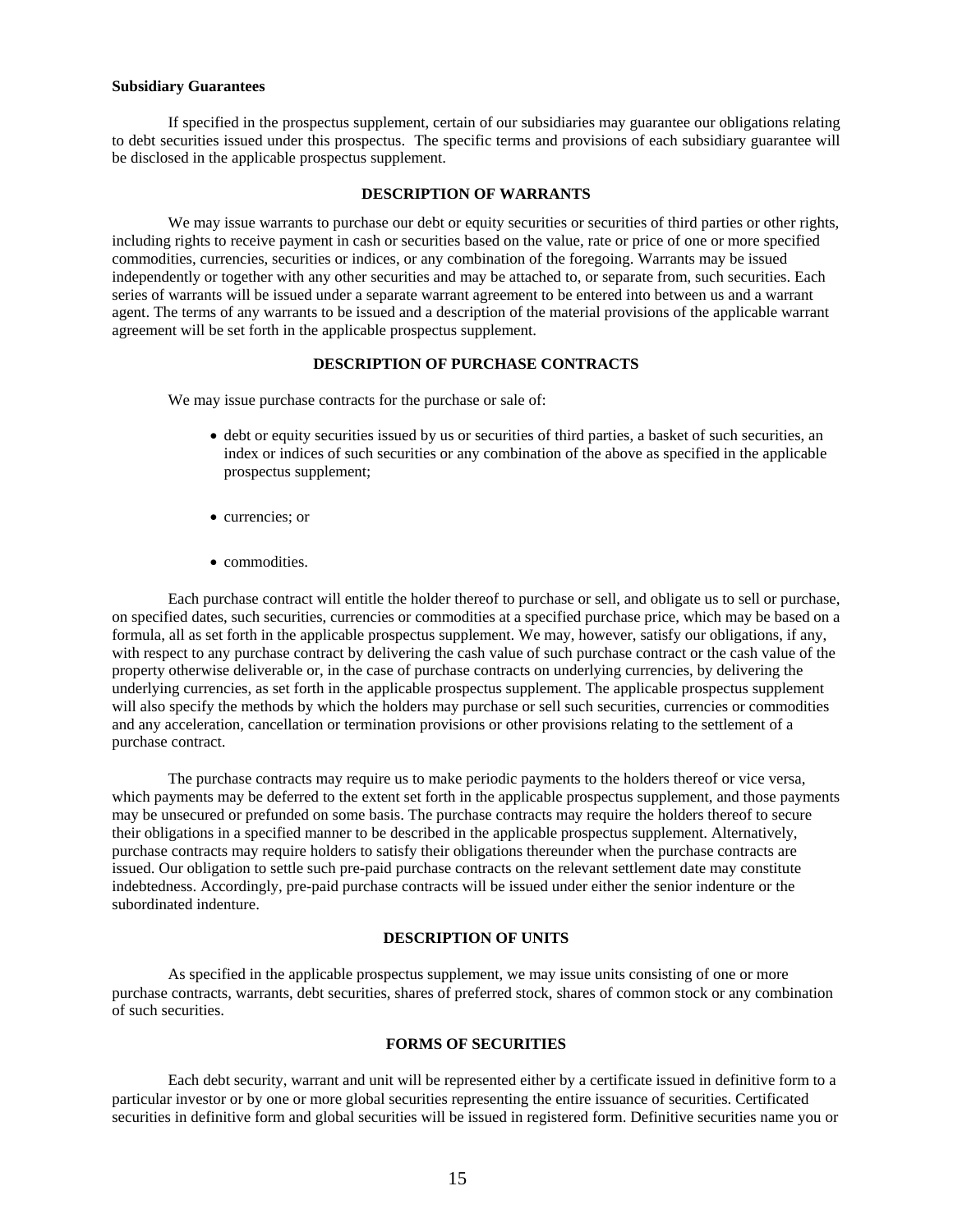your nominee as the owner of the security, and in order to transfer or exchange these securities or to receive payments other than interest or other interim payments, you or your nominee must physically deliver the securities to the trustee, registrar, paying agent or other agent, as applicable. Global securities name a depositary or its nominee as the owner of the debt securities, warrants or units represented by these global securities. The depositary maintains a computerized system that will reflect each investor's beneficial ownership of the securities through an account maintained by the investor with its broker/dealer, bank, trust company or other representative, as we explain more fully below.

#### **Registered Global Securities**

We may issue the registered debt securities, warrants and units in the form of one or more fully registered global securities that will be deposited with a depositary or its nominee identified in the applicable prospectus supplement and registered in the name of that depositary or nominee. In those cases, one or more registered global securities will be issued in a denomination or aggregate denominations equal to the portion of the aggregate principal or face amount of the securities to be represented by registered global securities. Unless and until it is exchanged in whole for securities in definitive registered form, a registered global security may not be transferred except as a whole by and among the depositary for the registered global security, the nominees of the depositary or any successors of the depositary or those nominees.

 If not described below, any specific terms of the depositary arrangement with respect to any securities to be represented by a registered global security will be described in the prospectus supplement relating to those securities. We anticipate that the following provisions will apply to all depositary arrangements.

 Ownership of beneficial interests in a registered global security will be limited to persons, called participants, that have accounts with the depositary or persons that may hold interests through participants. Upon the issuance of a registered global security, the depositary will credit, on its book-entry registration and transfer system, the participants' accounts with the respective principal or face amounts of the securities beneficially owned by the participants. Any dealers, underwriters or agents participating in the distribution of the securities will designate the accounts to be credited. Ownership of beneficial interests in a registered global security will be shown on, and the transfer of ownership interests will be effected only through, records maintained by the depositary, with respect to interests of participants, and on the records of participants, with respect to interests of persons holding through participants. The laws of some states may require that some purchasers of securities take physical delivery of these securities in definitive form. These laws may impair your ability to own, transfer or pledge beneficial interests in registered global securities.

 So long as the depositary, or its nominee, is the registered owner of a registered global security, that depositary or its nominee, as the case may be, will be considered the sole owner or holder of the securities represented by the registered global security for all purposes under the applicable indenture, warrant agreement or unit agreement. Except as described below, owners of beneficial interests in a registered global security will not be entitled to have the securities represented by the registered global security registered in their names, will not receive or be entitled to receive physical delivery of the securities in definitive form and will not be considered the owners or holders of the securities under the applicable indenture, warrant agreement or unit agreement. Accordingly, each person owning a beneficial interest in a registered global security must rely on the procedures of the depositary for that registered global security and, if that person is not a participant, on the procedures of the participant through which the person owns its interest, to exercise any rights of a holder under the applicable indenture, warrant agreement or unit agreement. We understand that under existing industry practices, if we request any action of holders or if an owner of a beneficial interest in a registered global security desires to give or take any action that a holder is entitled to give or take under the applicable indenture, warrant agreement or unit agreement, the depositary for the registered global security would authorize the participants holding the relevant beneficial interests to give or take that action, and the participants would authorize beneficial owners owning through them to give or take that action or would otherwise act upon the instructions of beneficial owners holding through them.

 Principal, premium, if any, and interest payments on debt securities, and any payments to holders with respect to warrants or units, represented by a registered global security registered in the name of a depositary or its nominee will be made to the depositary or its nominee, as the case may be, as the registered owner of the registered global security. None of Net1, the trustees, the warrant agents, the unit agents or any other agent of Net1, agent of the trustees or agent of the warrant agents or unit agents will have any responsibility or liability for any aspect of the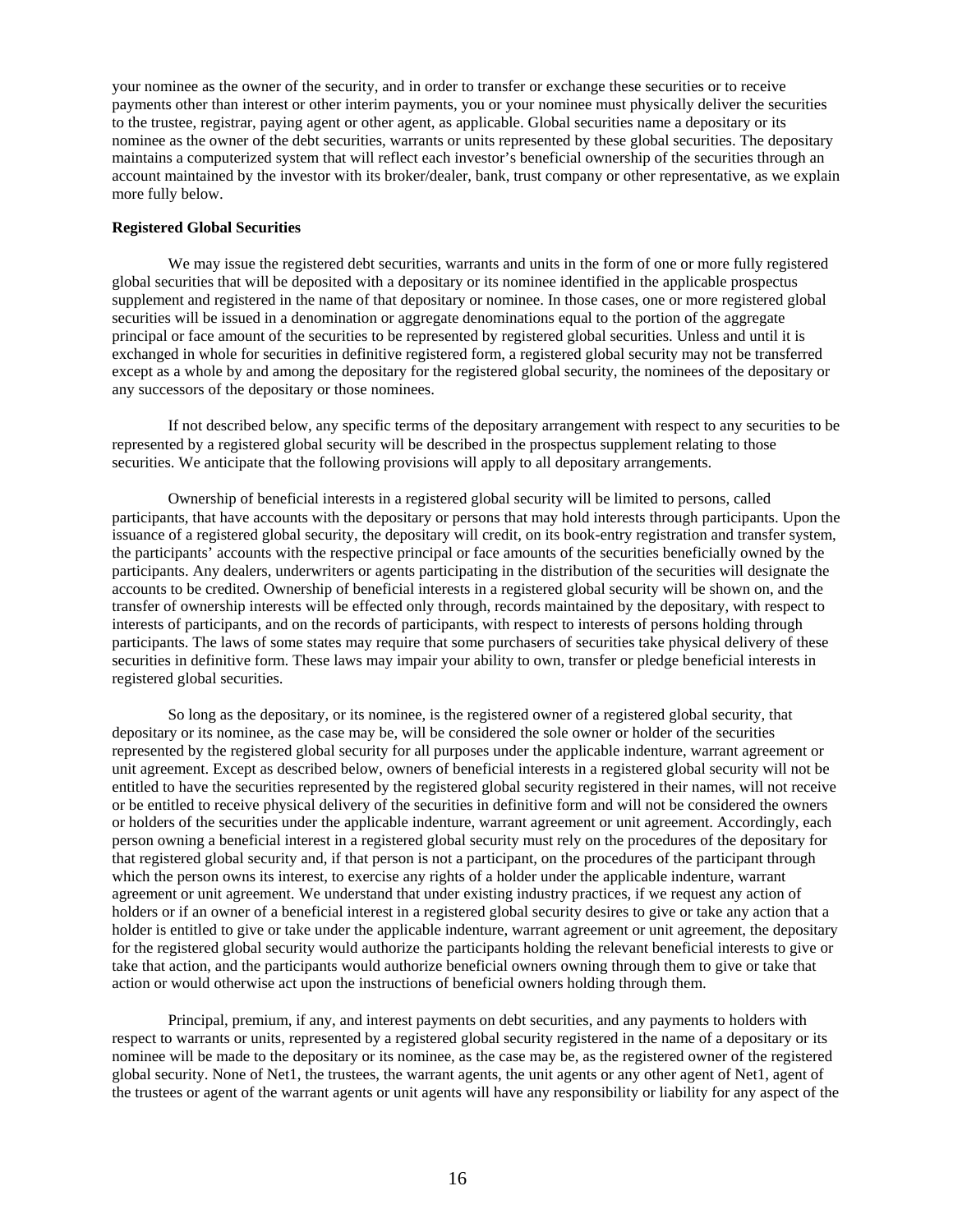records relating to payments made on account of beneficial ownership interests in the registered global security or for maintaining, supervising or reviewing any records relating to those beneficial ownership interests.

 We expect that the depositary for any of the securities represented by a registered global security, upon receipt of any payment of principal, premium, interest or other distribution of underlying securities or other property to holders on that registered global security, will immediately credit participants' accounts in amounts proportionate to their respective beneficial interests in that registered global security as shown on the records of the depositary. We also expect that payments by participants to owners of beneficial interests in a registered global security held through participants will be governed by standing customer instructions and customary practices, as is now the case with the securities held for the accounts of customers in bearer form or registered in "street name," and will be the responsibility of those participants.

 If the depositary for any of these securities represented by a registered global security is at any time unwilling or unable to continue as depositary or ceases to be a clearing agency registered under the Securities Exchange Act of 1934, and a successor depositary registered as a clearing agency under the Securities Exchange Act of 1934 is not appointed by us within 90 days, we will issue securities in definitive form in exchange for the registered global security that had been held by the depositary. Any securities issued in definitive form in exchange for a registered global security will be registered in the name or names that the depositary gives to the relevant trustee, warrant agent, unit agent or other relevant agent of ours or theirs. It is expected that the depositary's instructions will be based upon directions received by the depositary from participants with respect to ownership of beneficial interests in the registered global security that had been held by the depositary.

#### **PLAN OF DISTRIBUTION**

 Net1 and/or the selling securityholders, if applicable, may sell the securities in one or more of the following ways (or in any combination) from time to time:

- through underwriters or dealers;
- directly to a limited number of purchasers or to a single purchaser; or
- through agents.

The prospectus supplement will state the terms of the offering of the securities, including:

- the name or names of any underwriters, dealers or agents;
- the purchase price of such securities and the proceeds to be received by Net1, if any;
- any underwriting discounts or agency fees and other items constituting underwriters' or agents' compensation;
- any initial public offering price;
- any discounts or concessions allowed or reallowed or paid to dealers; and
- any securities exchanges on which the securities may be listed.

 Any initial public offering price and any discounts or concessions allowed or reallowed or paid to dealers may be changed from time to time.

 If we and/or the selling securityholders, if applicable, use underwriters in the sale, the securities will be acquired by the underwriters for their own account and may be resold from time to time in one or more transactions, including: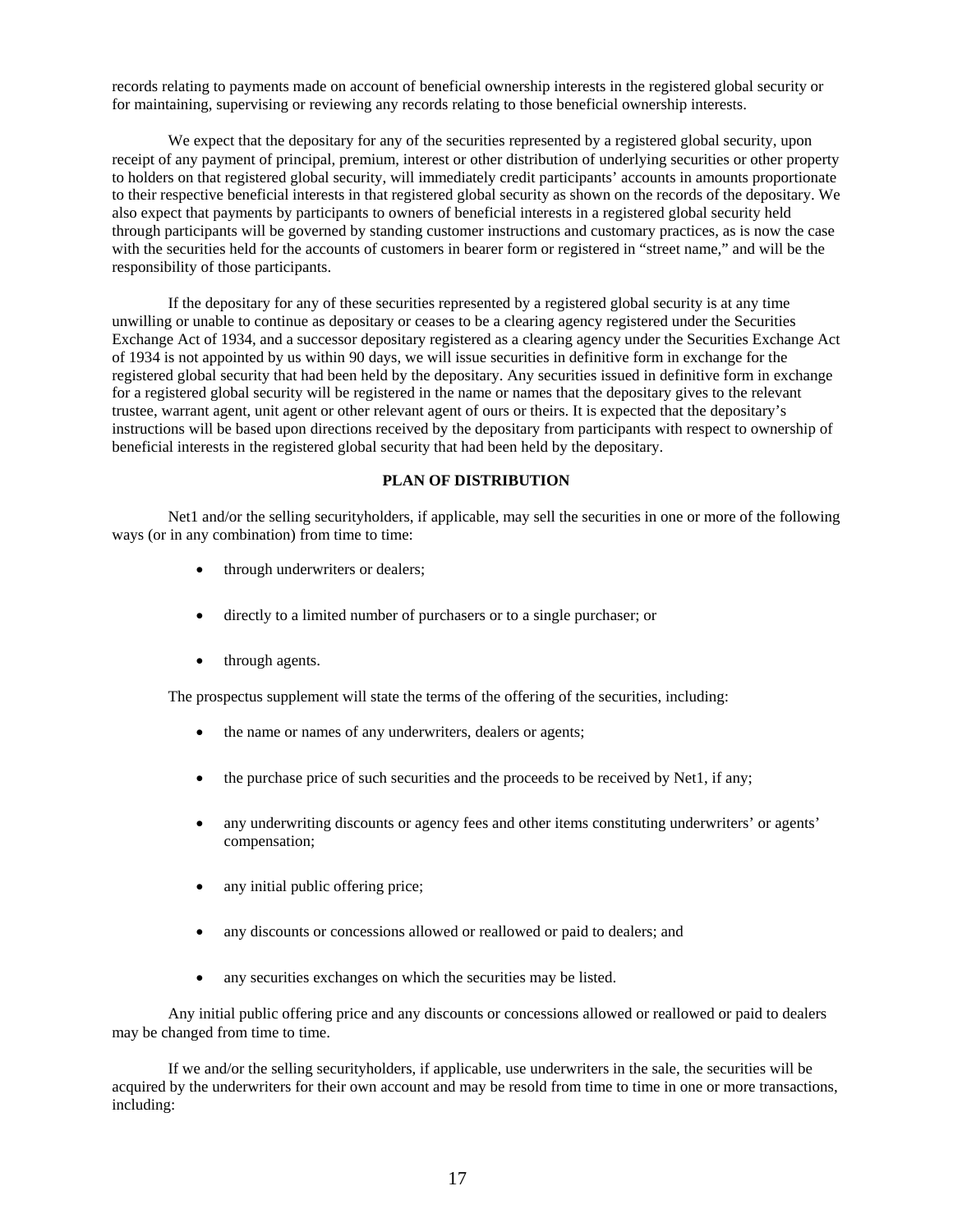- negotiated transactions;
- at a fixed public offering price or prices, which may be changed;
- at market prices prevailing at the time of sale;
- at prices related to prevailing market prices; or
- at negotiated prices.

 Unless otherwise stated in a prospectus supplement, the obligations of the underwriters to purchase any securities will be conditioned on customary closing conditions and the underwriters will be obligated to purchase all of such series of securities, if any are purchased.

We and/or the selling securityholders, if applicable, may sell the securities through agents from time to time. The prospectus supplement will name any agent involved in the offer or sale of the securities and any commissions we pay to them. Generally, any agent will be acting on a best efforts basis for the period of its appointment.

 We and/or the selling securityholders, if applicable, may authorize underwriters, dealers or agents to solicit offers by certain purchasers to purchase the securities from Net1 at the public offering price set forth in the prospectus supplement pursuant to delayed delivery contracts providing for payment and delivery on a specified date in the future. The contracts will be subject only to those conditions set forth in the prospectus supplement, and the prospectus supplement will set forth any commissions we pay for solicitation of these contracts.

 Underwriters and agents may be entitled under agreements entered into with Net1 and/or the selling securityholders, if applicable, to indemnification by Net1 and/or the selling securityholders, if applicable, against certain civil liabilities, including liabilities under the Securities Act of 1933, or to contribution with respect to payments which the underwriters or agents may be required to make. Underwriters and agents may be customers of, engage in transactions with, or perform services for Net1 and its affiliates in the ordinary course of business.

 Each series of securities will be a new issue of securities and will have no established trading market other than the common stock which is listed on the Nasdaq Global Select Market. Any underwriters to whom securities are sold for public offering and sale may make a market in the securities, but such underwriters will not be obligated to do so and may discontinue any market making at any time without notice. The securities, other than the common stock, may or may not be listed on a national securities exchange.

#### **EXPERTS**

The financial statements and management's report on the effectiveness of internal control over financial reporting incorporated in this prospectus by reference from the Company's Annual Report on Form 10-K have been audited by Deloitte & Touche (South Africa), an independent registered public accounting firm, as stated in their reports, which are incorporated herein by reference, and have been so incorporated in reliance upon the reports of such firm given upon their authority as experts in accounting and auditing.

The audited consolidated financial statements of Prism Holdings Limited beginning on page F-4 of our Current Report on Form 8-K/A dated September 13, 2006, have been so incorporated in reliance on the report of PricewaterhouseCoopers Inc., independent accountants, given on the authority of said firm as experts in auditing and accounting.

#### **LEGAL MATTERS**

DLA Piper US LLP, New York, New York, will provide us with an opinion as to certain legal matters in connection with the securities we are offering.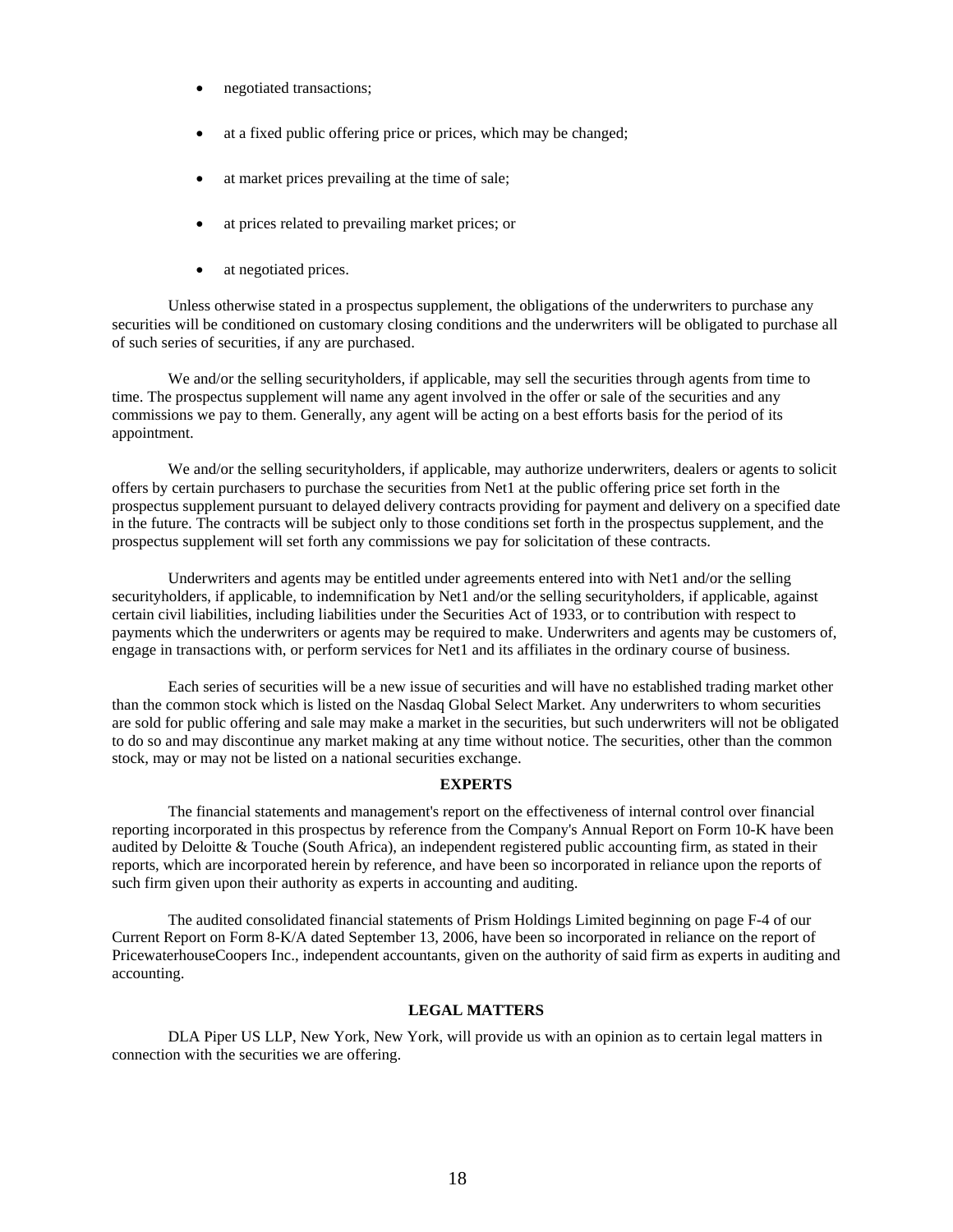#### **PART II**

#### **Information Not Required in Prospectus**

#### **Item 14. Other Expenses of Issuance and Distribution**

The following table sets forth the expenses payable by us in connection with the offerings of the securities described in this registration statement being registered hereby.

| SEC registration fee                         | \$<br>$\ast$ |
|----------------------------------------------|--------------|
| Printing expenses                            | $***$        |
| Legal fees and expenses                      | $***$        |
| Accounting fees and expenses                 | $***$        |
| Transfer Agent and trustee fees and expenses | $***$        |
| Rating Agency fees                           | $***$        |
| Miscellaneous                                | $***$        |
|                                              |              |
| Total                                        | $**$         |

\* Omitted because the registration fee is being deferred pursuant to Rule 456(b).

\*\* Not presently known.

#### **Item 15. Indemnification of Directors and Officers**

Section 607.0850(1) of the Florida Business Corporation Act, or FBCA, permits a Florida corporation to indemnify any person who may be a party to any third party proceeding by reason of the fact that such person is or was a director, officer, employee or agent of the corporation, against liability incurred in connection with such proceeding (including any appeal thereof) if he acted in good faith and in a manner he reasonably believed to be in, or not opposed to, the best interests of the corporation, and, with respect to any criminal action or proceeding, had no reasonable cause to believe his conduct was unlawful.

 Section 607.0850(2) of the FBCA permits a Florida corporation to indemnify any person who may be a party to a derivative action if such person acted in any of the capacities set forth in the preceding paragraph, against expenses and amounts paid in settlement not exceeding, in the judgment of the board of directors, the estimated expenses of litigating the proceeding to conclusion, actually and reasonably incurred in connection with the defense or settlement of such proceeding (including appeals), provided that the person acted under the standards set forth in the preceding paragraph. However, no indemnification shall be made for any claim, issue or matter for which such person is found to be liable unless, and only to the extent that, the court determines that, despite the adjudication of liability, but in view of all the circumstances of the case, such person is fairly and reasonably entitled to indemnification for such expenses which the court deems proper.

Section 607.0850(4) of the FBCA provides that any indemnification made under the above provisions, unless pursuant to a court determination, may be made only after a determination that the person to be indemnified has met the standard of conduct described above. This determination is to be made by a majority vote of a quorum consisting of the disinterested directors of the board of directors, by duly selected independent legal counsel, or by a majority vote of the disinterested securityholders. The board of directors also may designate a special committee of disinterested directors to make this determination.

Section 607.0850(3), however, provides that a Florida corporation must indemnify any director, or officer, employee or agent of a corporation who has been successful in the defense of any proceeding referred to in Sections 607.0850(1) or (2), or in the defense of any claim, issue or matter therein, against expenses actually and reasonably incurred by him in connection therewith.

Under the FBCA, expenses incurred by a director or officer in defending a civil or criminal proceeding may be paid by the corporation in advance of the final disposition thereof upon receipt of an undertaking by or on behalf of such director or officer to repay such amount if it is ultimately determined that such director or officer is not entitled to indemnification under Section 607.0850. Expenses incurred by other employees or agents in such a proceeding may be paid in advance of final disposition thereof upon such terms or conditions that the board of directors deems appropriate.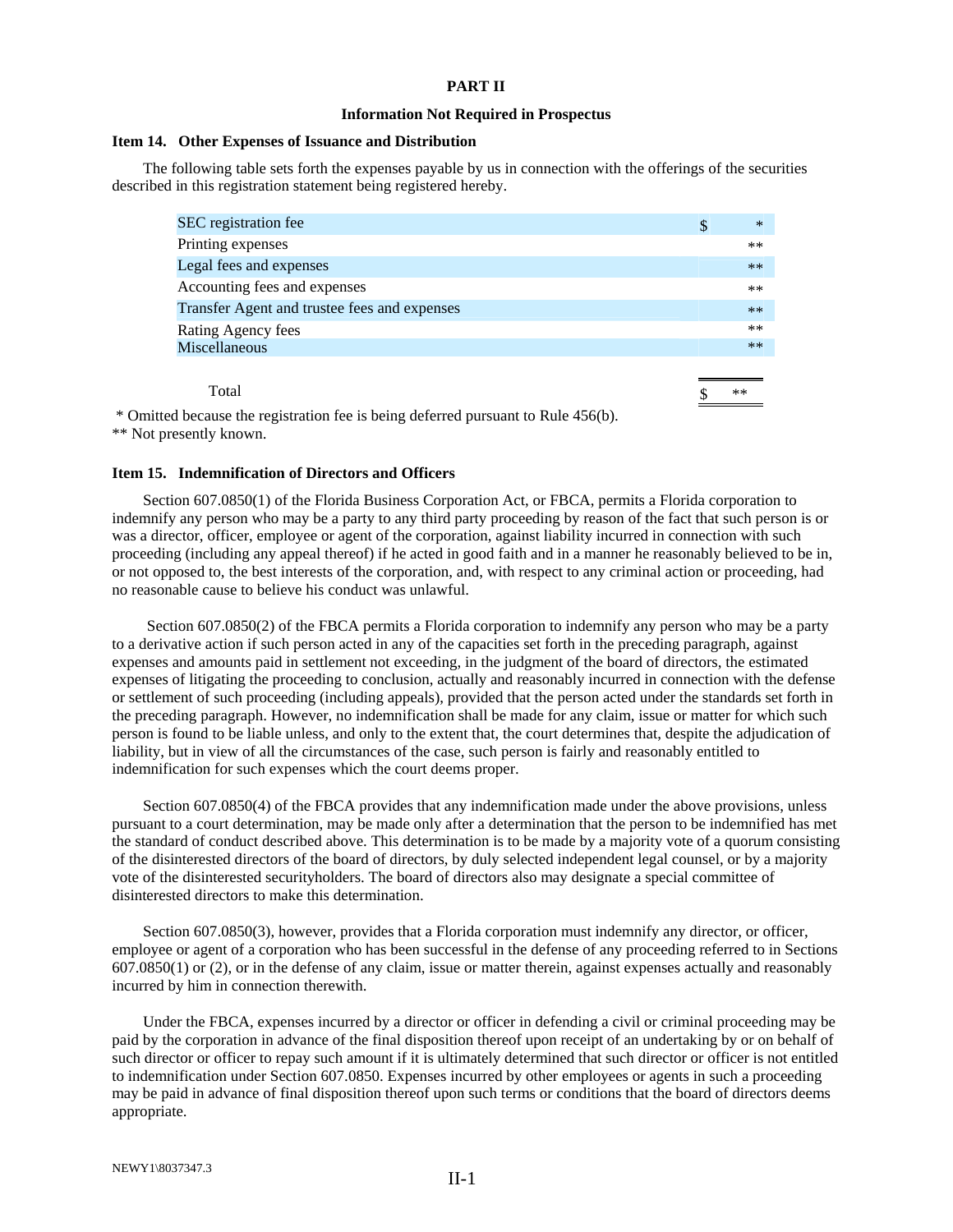The FBCA further provides that the indemnification and advancement of payment provisions contained therein are not exclusive and it specifically empowers a corporation to make any other further indemnification or advancement of expenses under any bylaw, agreement, vote of securityholders or disinterested directors or otherwise, both for actions taken in an official capacity and for actions taken in other capacities while holding an office. However, a corporation cannot indemnify or advance expenses if a judgment or other final adjudication establishes that the actions of the director or officer were material to the adjudicated cause of action and the director or officer (a) violated criminal law, unless the director or officer had reasonable cause to believe his conduct was lawful or had no reasonable cause to believe his conduct was unlawful, (b) derived an improper personal benefit from a transaction, (c) was or is a director in a circumstance where the liability under Section 607.0834 (relating to unlawful distributions) applies, or (d) engages in willful misconduct or conscious disregard for the best interests of the corporation in a proceeding by or in right of the corporation to procure a judgment in its favor or in a proceeding by or in right of a shareholder.

Our articles of incorporation provide that we have the power to, and we intend to adopt provisions in our bylaws providing that we will, indemnify any current or former director, officer, employee or agent against any liability arising from any action or suit to the fullest extent permitted by law. Advances against expenses may be made under our by-laws and any other indemnification agreement into which we may enter and the indemnity coverage provided thereunder may include liabilities under the federal securities laws as well as in other contexts. Our by-laws also permit us to purchase and maintain insurance on behalf of any current or former director, officer, employee or agent for any liability incurred by any of them in connection with, or arising out of, their actions in their capacity as our director, officer, employee or agent, whether or not our articles of incorporation or by-laws permit such indemnification. We have not obtained such insurance, but we intend to do so.

Reference is made to Article V of our by-laws incorporated hereto by reference.

#### **Item 16. Exhibits**

The following is a list of all exhibits filed as part of this registration statement on Form S-3, including those incorporated herein by reference.

| Exhibit No. | <b>Description</b>                                                                                                                                                                                                              |
|-------------|---------------------------------------------------------------------------------------------------------------------------------------------------------------------------------------------------------------------------------|
| $1.1*$      | Form of Underwriting Agreement                                                                                                                                                                                                  |
| 3.1         | Articles of Incorporation of Net 1 UEPS Technologies, Inc., as amended (incorporated by<br>reference to Exhibit 3.1 to our Form 10-K for the year ended June 30, 2005 (SEC File No. 000-<br>31203) filed on September 13, 2005) |
| 3.2         | Amended and Restated By-Laws of Net 1 UEPS Technologies, Inc. (incorporated by reference to<br>Exhibit 3.5 to our Form 10-K for the year ended June 30, 2005 (SEC File No. 000-31203) filed on<br>September 13, 2005)           |
| 4.1         | Form of Senior Debt Indenture between Net 1 UEPS Technologies, Inc. and Bank of New York<br>Trust Company, N.A.                                                                                                                 |
| 4.2         | Form of Subordinated Debt Indenture between Net 1 UEPS Technologies, Inc. and Bank of New<br>York Trust Company, N.A.                                                                                                           |
| 4.3         | Form of common stock certificate (incorporated by reference to Exhibit 4.1 to our Registration<br>Statement on Form S-1 filed June 17, 2005)                                                                                    |
| $4.4*$      | Form of Senior Note                                                                                                                                                                                                             |
| $4.5*$      | Form of Subordinated Note                                                                                                                                                                                                       |
| $4.6*$      | Form of Warrant Agreement                                                                                                                                                                                                       |
| $4.7*$      | Form of Purchase Contract                                                                                                                                                                                                       |
| $4.8*$      | Form of Unit Agreement                                                                                                                                                                                                          |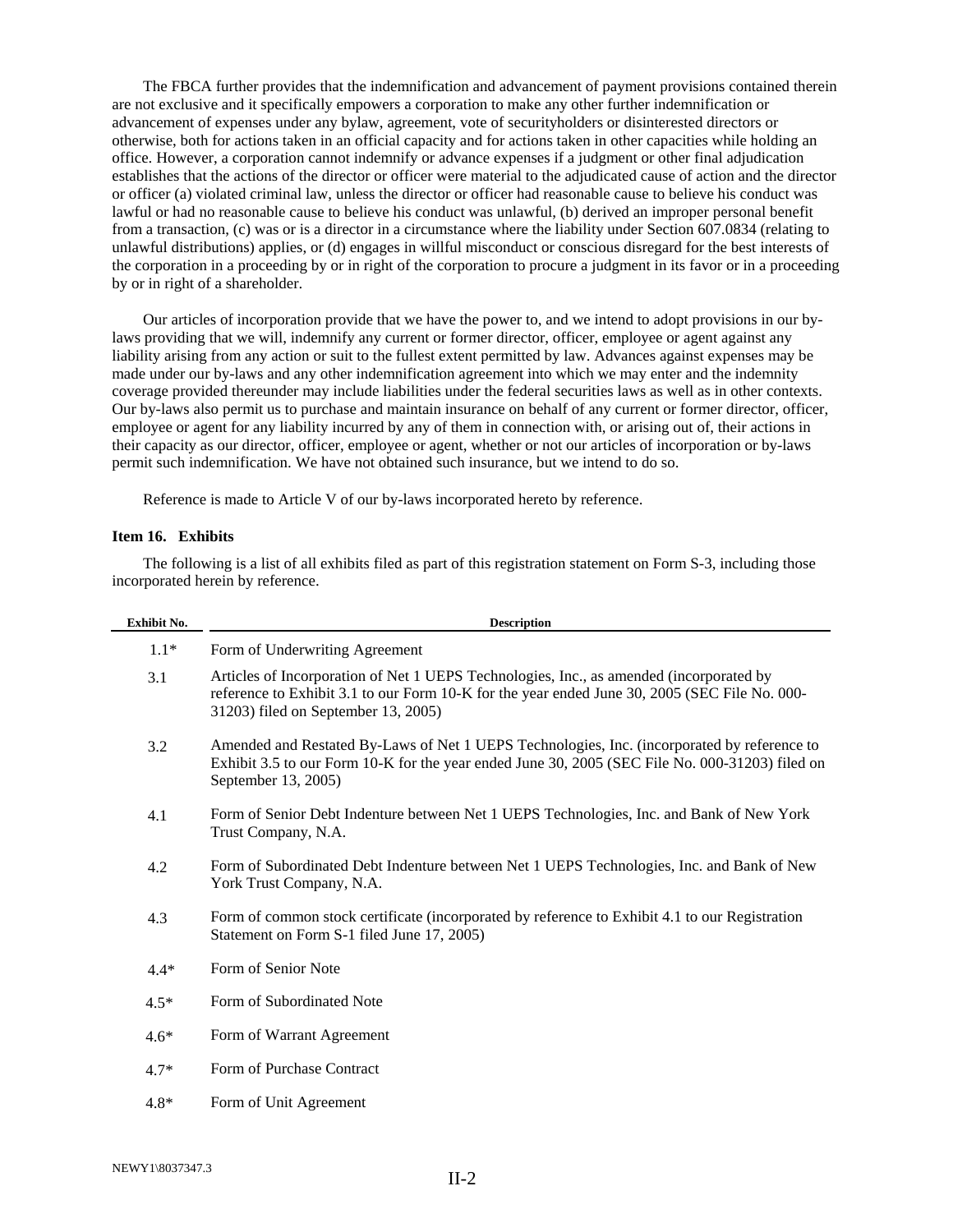- 5.1 Opinion of DLA Piper US LLP
- 12.1 Statement regarding computation of Ratio of Earnings to Fixed Charges
- 23.1 Consent of Deloitte & Touche (South Africa)
- 23.2 Consent of PricewaterhouseCoopers Inc., Independent Accountant
- 23.3 Consent of DLA Piper US LLP (included in exhibit 5.1)
- 24.1 Powers of Attorney (included on the signature pages hereto)
- 25.1 Form T-1 Statement of Eligibility and Qualification under the Trust Indenture Act of 1939 of Bank of New York, as Trustee for Senior Debt Indenture
- 25.2 Form T-1 Statement of Eligibility and Qualification under the Trust Indenture Act of 1939 of Bank of New York, as Trustee for Subordinated Debt Indenture

\* To be filed by amendment or as an exhibit to a report pursuant to Section 13(a), 13(c) or 15(d) of the Exchange Act.

#### **Item 17. Undertakings**

The undersigned Registrant hereby undertakes:

(1) To file, during any period in which offers or sales are being made, a post-effective amendment to this registration statement:

(i) to include any prospectus required by Section  $10(a)(3)$  of the Securities Act of 1933;

(ii) to reflect in the prospectus any facts or events arising after the effective date of the registration statement (or the most recent post-effective amendment thereof) which, individually or in the aggregate, represent a fundamental change in the information set forth in the registration statement. Notwithstanding the foregoing, any increase or decrease in volume of securities offered (if the total dollar value of securities offered would not exceed that which was registered) and any deviation from the low or high end of the estimated maximum offering range may be reflected in the form of prospectus filed with the Commission pursuant to Rule 424(b) if, in the aggregate, the changes in volume and price represent no more than 20 percent change in the maximum aggregate offering price set forth in the "Calculation of Registration Fee" table in the effective registration statement; and

(iii) To include any material information with respect to the plan of distribution not previously disclosed in the registration statement or any material change to such information in the registration statement;

*provided, however*, that paragraphs (i), (ii) and (iii) do not apply if the information required to be included in a post effective amendment by those paragraphs is contained in reports filed with or furnished to the SEC by the Registrant pursuant to Section 13 or Section 15(d) of the Securities Exchange Act of 1934 that are incorporated by reference in the registration statement, or is contained in a form of prospectus filed pursuant to Rule 424(b) that is part of the registration statement.

(2) That, for the purpose of determining any liability under the Securities Act of 1933, each such post-effective amendment shall be deemed to be a new registration statement relating to the securities offered therein, and the offering of such securities at that time shall be deemed to be the initial *bona fide* offering thereof.

(3) To remove from registration by means of a post-effective amendment any of the securities being registered which remain unsold at the termination of the offering.

(4) That, for the purpose of determining liability under the Securities Act of 1933 to any purchaser:

(i) If the registrant is relying on Rule 430B:

(A) Each prospectus filed by the Registrant pursuant to Rule 424(b)(3) shall be deemed to be part of the registration statement as of the date the filed prospectus was deemed part of and included in the registration statement; and

(B) Each prospectus required to be filed pursuant to Rule  $424(b)(2)$ ,  $(b)(5)$  or  $(b)(7)$  as part of a registration statement in reliance on Rule 430B relating to an offering made pursuant to Rule  $415(a)(1)(i)$ ,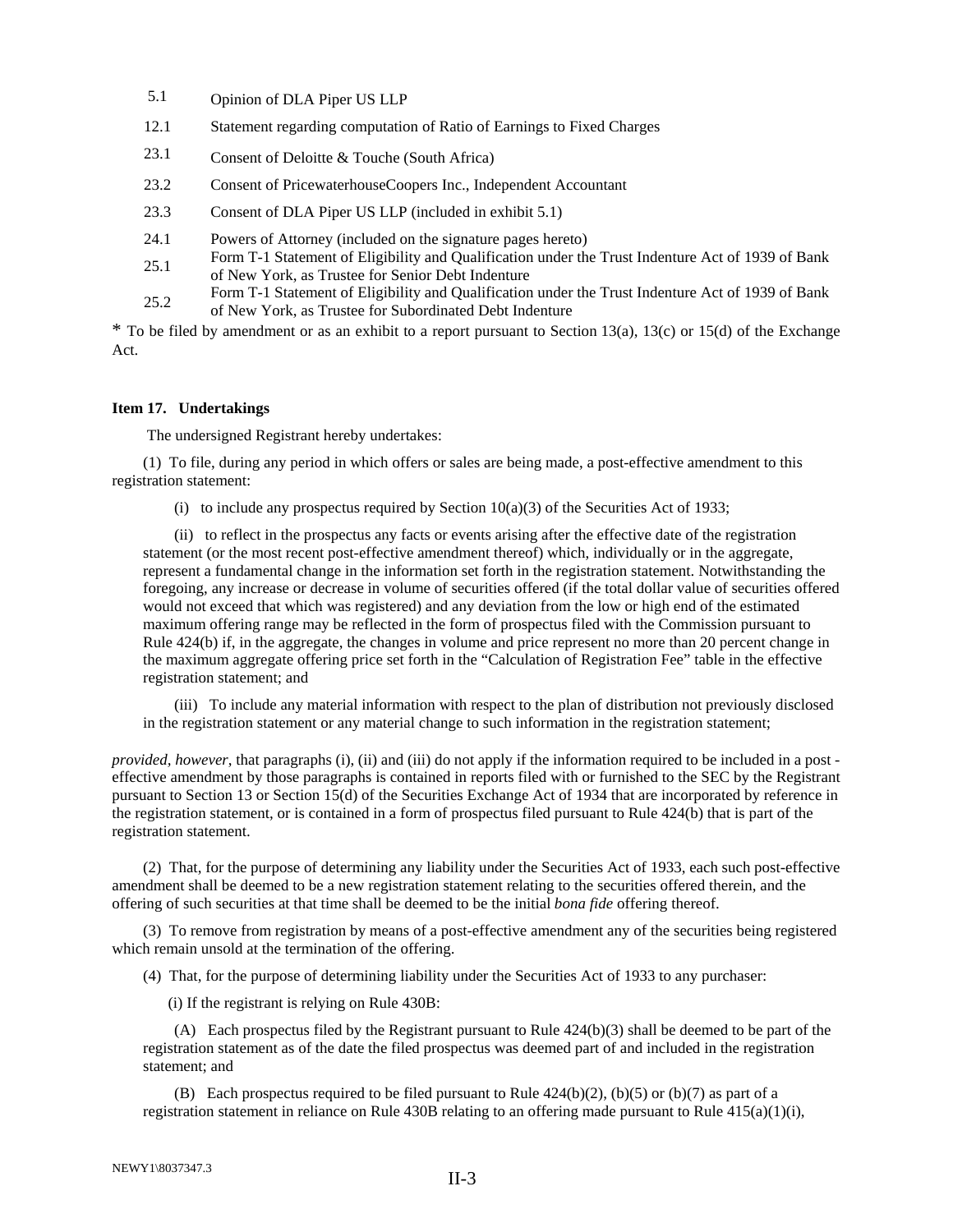(vii) or (x) for the purpose of providing the information required by Section 10(a) of the Securities Act of 1933 shall be deemed to be part of and included in the registration statement as of the earlier of the date such form of prospectus is first used after effectiveness or the date of the first contract of sale of securities in the offering described in the prospectus. As provided in Rule 430B, for liability purposes of the issuer and any person that is at that date an underwriter, such date shall be deemed to be a new effective date of the registration statement relating to the securities in the registration statement to which the prospectus relates, and the offering of such securities at that time shall be deemed to be the initial bona fide offering thereof. Provided, however, that no statement made in a registration statement or prospectus that is part of the registration statement or made in a document incorporated or deemed incorporated by reference into the registration statement or prospectus that is part of the registration statement will, as to a purchaser with a time of contract of sale prior to such effective date, supersede or modify any statement that was made in the registration statement or prospectus that was part of the registration statement or made in any such document immediately prior to such effective date; or

(ii) If the Registrant is subject to Rule 430C, each prospectus filed pursuant to Rule 424(b) as part of a Registration Statement relating to an offering, other than Registration Statements relying on Rule 430B or other than prospectuses filed in reliance on Rule 430A, shall be deemed to be part of and included in the Registration Statement as of the date it is first used after effectiveness. Provided, however, that no statement made in a Registration Statement or prospectus that is part of the Registration Statement or made in a document incorporated or deemed incorporated by reference into the Registration Statement or prospectus that is part of the Registration Statement will, as to a purchaser with a time of contract of sale prior to such first use, supersede or modify any statement that was made in the Registration Statement or prospectus that was part of the Registration Statement or made in any such document immediately prior to such date of first use

(5) That, for the purpose of determining liability of the undersigned Registrant under the Securities Act of 1933 to any purchaser in the initial distribution of the securities, the undersigned Registrant undertakes that in a primary offering of securities of the undersigned Registrant pursuant to this registration statement, regardless of the underwriting method used to sell the securities to the purchaser, if the securities are offered or sold to such purchaser by means of any of the following communications, the undersigned Registrant will be a seller to the purchaser and will be considered to offer or sell such securities to such purchaser:

(i) Any preliminary prospectus or prospectus of the undersigned Registrant relating to the offering required to be filed pursuant to Rule 424;

(ii) Any free writing prospectus relating to the offering prepared by or on behalf of the undersigned Registrant or used or referred to by the undersigned Registrant;

(iii) The portion of any other free writing prospectus relating to the offering containing material information about the undersigned Registrant or its securities provided by or on behalf of the undersigned Registrant; and

(iv) Any other communication that is an offer in the offering made by the undersigned Registrant to the purchaser.

(6) That, for purposes of determining any liability under the Securities Act of 1933, each filing of the Registrant's annual report pursuant to Section 13(a) or 15(d) of the Securities Exchange Act of 1934 (and, where applicable, each filing of an employee benefit plan's annual report pursuant to Section 15(d) of the Securities Exchange Act of 1934) that is incorporated by reference in the registration statement shall be deemed to be a new registration statement relating to the securities offered therein, and the offering of such securities at that time shall be deemed to be the initial bona fide offering thereof.

(7) Insofar as indemnification for liabilities arising under the Securities Act of 1933 may be permitted to directors, officers and controlling persons of the Registrant pursuant to the foregoing provisions, or otherwise, the Registrant has been advised that in the opinion of the Securities and Exchange Commission such indemnification is against public policy as expressed in the Securities Act of 1933 and is, therefore, unenforceable. In the event that a claim for indemnification against such liabilities (other than the payment by the Registrant of expenses incurred or paid by a director, officer or controlling person of the Registrant in the successful defense of any action, suit or proceeding) is asserted by such director, officer or controlling person in connection with the securities being registered, the Registrant will, unless in the opinion of its counsel the matter has been settled by controlling precedent, submit to a court of appropriate jurisdiction the question whether such indemnification by it is against public policy as expressed in the Securities Act of 1933 and will be governed by the final adjudication of such issue.

(8) For purposes of determining any liability under the Securities Act of 1933, the information omitted from the form of prospectus filed as part of a registration statement in reliance upon Rule 430A and contained in the form of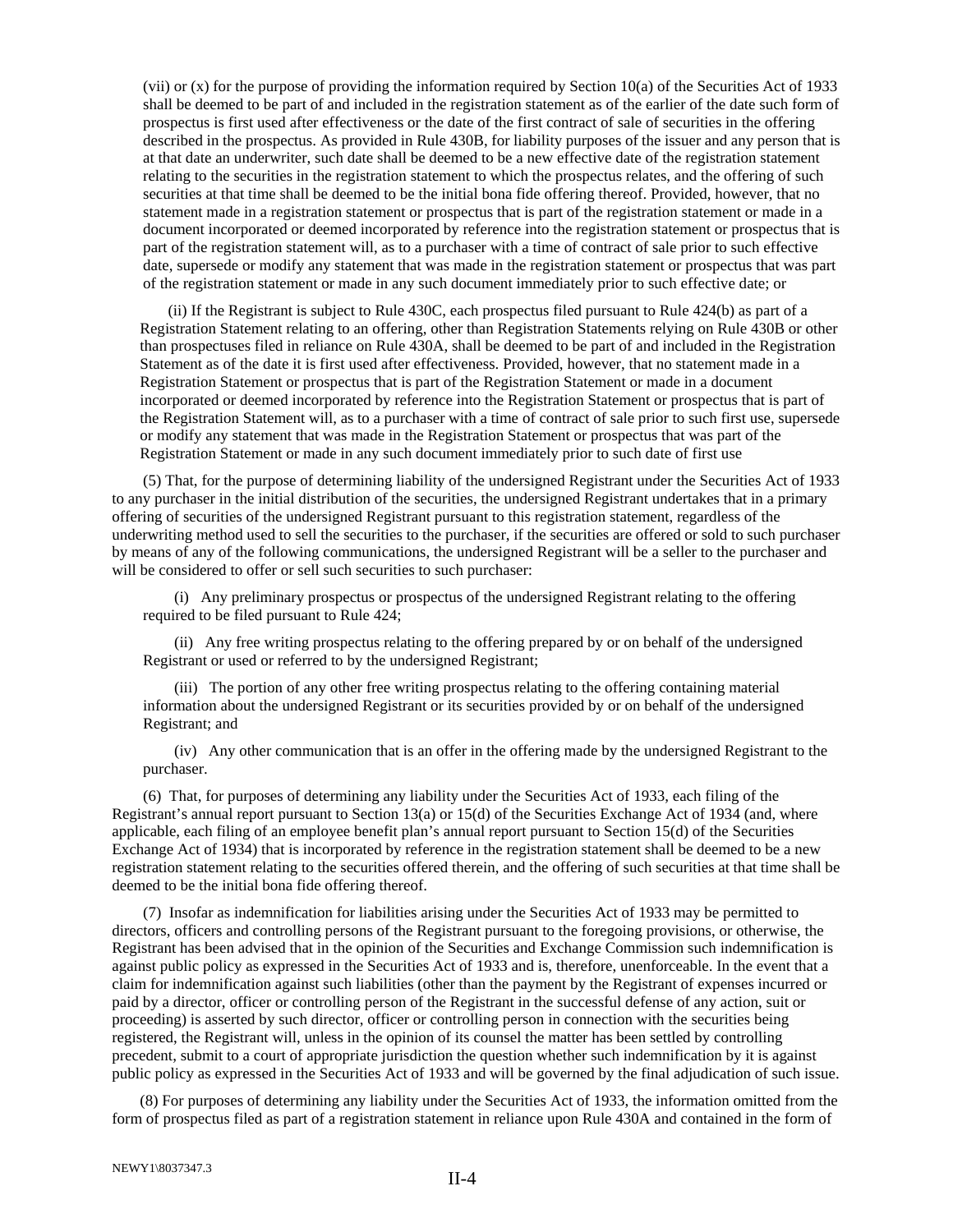prospectus filed by the registrants pursuant to Rule 424(b)(1) or (4) or 497(h) under the Securities Act shall be deemed to be part of the registration statement as of the time it was declared effective.

 (9) For the purpose of determining any liability under the Securities Act, each post-effective amendment that contains a form of prospectus shall be deemed to be a new registration statement relating to the securities offered therein, and the offering of such securities at that time shall be deemed to be the initial *bona fide* offering thereof.

 (10) The undersigned registrant hereby undertakes to file an application for the purpose of determining the eligibility of the trustee to act under subsection (a) of Section 310 of the Trust Indenture Act in accordance with the rules and regulations prescribed under the Commission under Section 305(b)(2) of the Trust Indenture Act.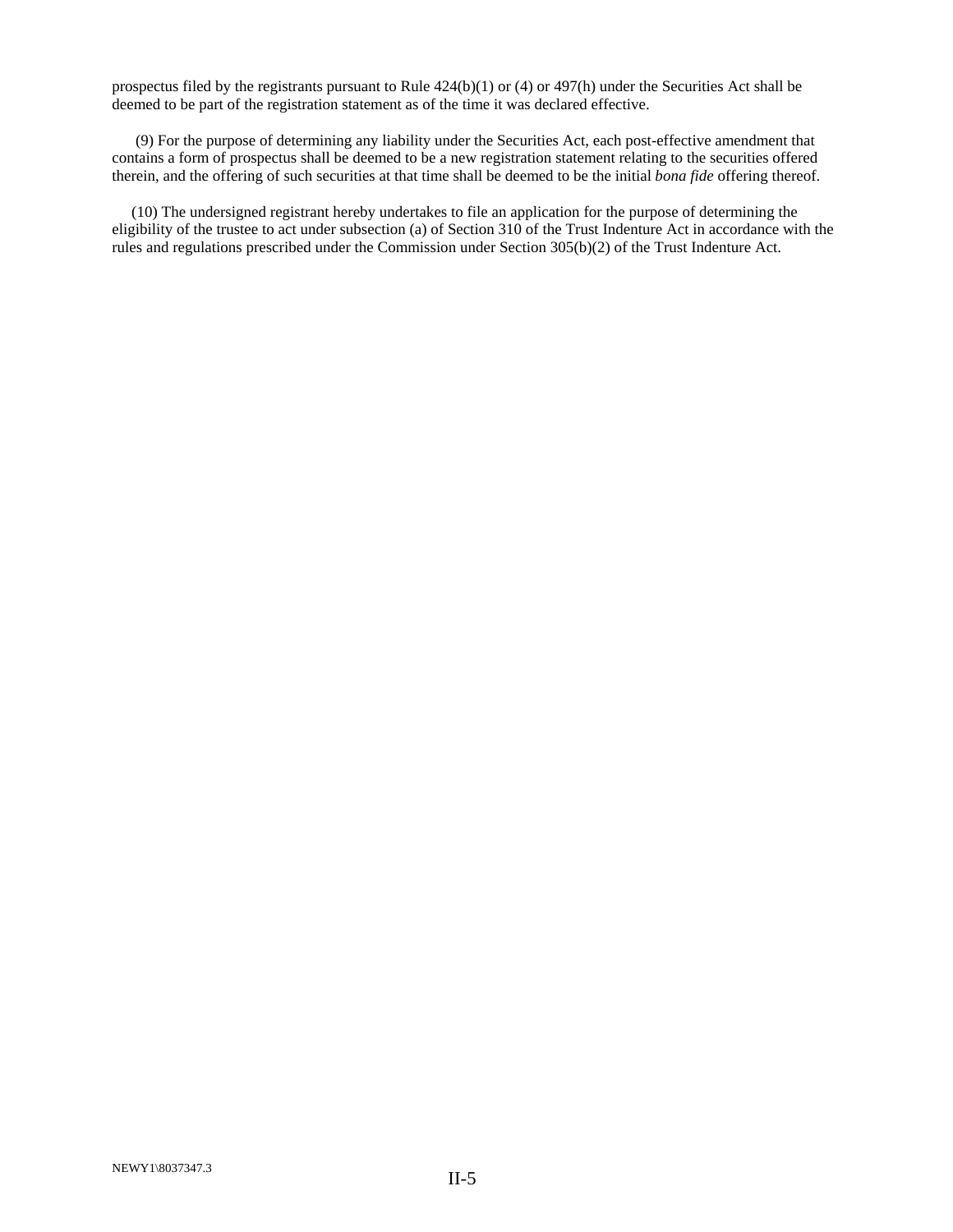#### **SIGNATURES**

 Pursuant to the requirements of the Securities Act of 1933, as amended, the registrant certifies that it has reasonable grounds to believe that it meets all of the requirements for filing a Form S-3 and has duly caused this registration statement to be signed on its behalf by the undersigned, thereunto duly authorized, in Johannesburg, South Africa on the 8 day of November, 2006.

NET 1 UEPS TECHNOLOGIES, INC.

By: /s/ Serge C.P.Belamant

 Name: Serge C.P. Belamant Title: Chief Executive Officer

#### **POWER OF ATTORNEY**

KNOW ALL PERSONS BY THESE PRESENTS, that each of the individuals whose signature appears below constitutes and appoints Serge C.P. Belamant and Herman Gideon Kotze, as his true and lawful attorney-infact and agent, with full and several power of substitution, for him or her and in his name, place and stead, in any and all capacities, to sign any and all amendments (including post-effective amendments) to this Registration Statement, and to file the same, with all exhibits thereto, and all documents in connection therewith, with the Securities and Exchange Commission, granting unto said attorneys-in-fact and agents, and each of them, full power and authority to do and perform each and every act and thing requisite and necessary to be done in and about the premises, as fully for all intents and purposes as he might or could do in person, hereby ratifying and confirming all that said attorneys-in-fact and agents or any of them, or their substitutes, may lawfully do or cause to be done.

Pursuant to the requirements of the Securities Act of 1933, this Registration Statement has been signed by the following persons in the capacities indicated and on the dates indicated.

| <b>Signature</b>                                                     | <b>Title</b>                                                                                                       | Date                |
|----------------------------------------------------------------------|--------------------------------------------------------------------------------------------------------------------|---------------------|
| /s/ Serge C.P. Belamant<br>Serge C.P. Belamant                       | Chief Executive Officer, Chairman<br><b>Board</b><br>Director<br>the<br>and<br>of<br>(Principal Executive Officer) | November 8,<br>2006 |
| /s/ Herman Gideon Kotze<br>Herman Gideon Kotze                       | Chief Financial Officer, Treasurer,<br>Secretary and Director (Principal<br>Financial and Accounting Officer)      | November 8,<br>2006 |
| /s/ Antony Charles Ball<br><b>Antony Charles Ball</b>                | Director                                                                                                           | November 8,<br>2006 |
| /s/ Christopher Stefan Seabrooke<br>Christopher Stefan Seabrooke     | Director                                                                                                           | November 8,<br>2006 |
| /s/ Alasdair Jonathan Kemsley Pein<br>Alasdair Jonathan Kemsley Pein | Director                                                                                                           | November 8.<br>2006 |
| /s/ Paul Edwards<br>Paul Edwards                                     | Director                                                                                                           | November 8,<br>2006 |
| /s/ Florian P. Wendelstadt<br>Florian P. Wendelstadt                 | Director                                                                                                           | November 8.<br>2006 |